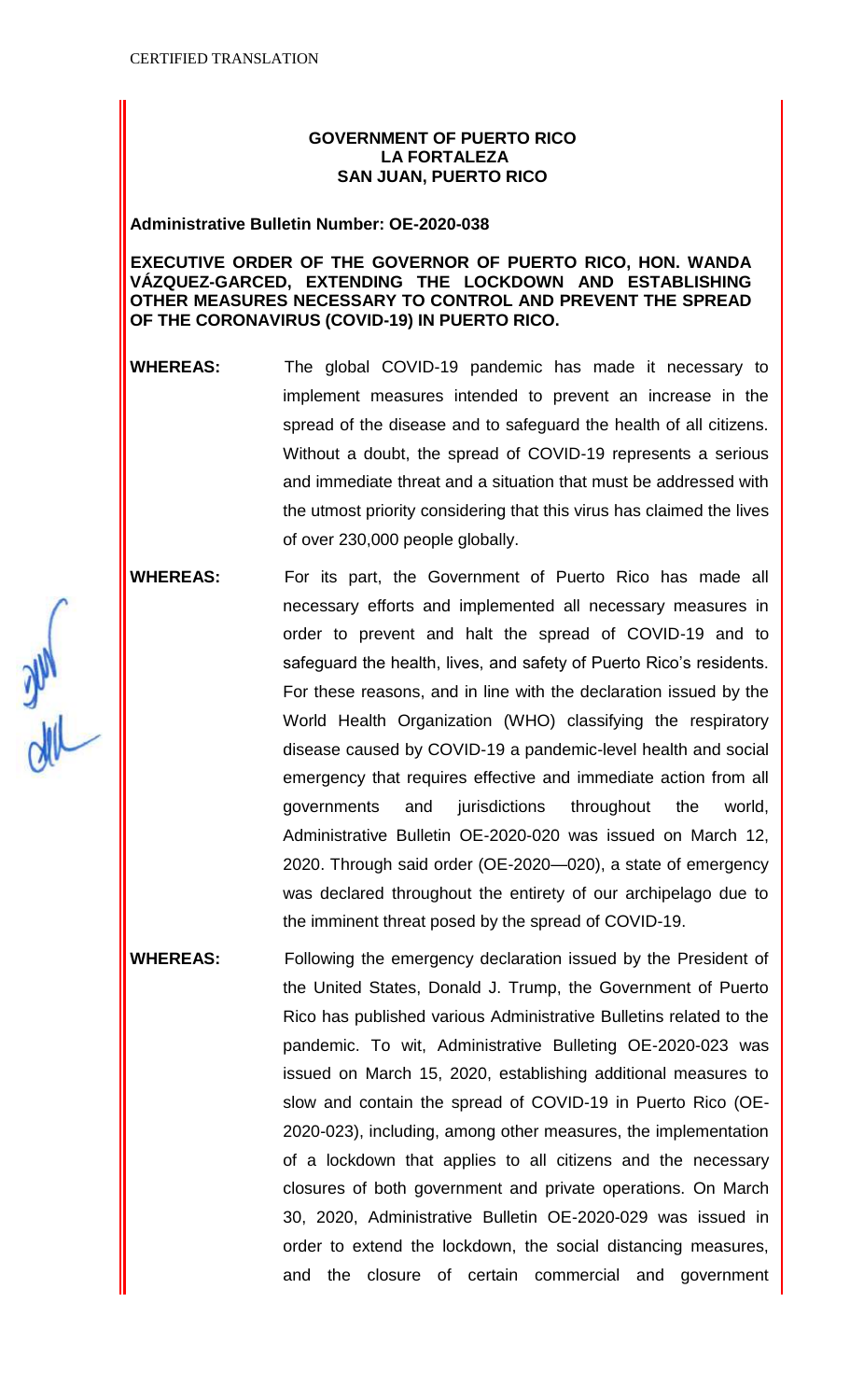operations. On April 7, 2020, Administrative Bulletin OE-2020-032 was issued to establish more aggressive measures intended to flatten the curve of COVID-19's spread in our Island. On April 12, 2020, Administrative Bulletin OE-2020-033 was issued in order to extend the measures implemented to control the spread of COVID-19 in Puerto Rico, including an extension to the lockdown and the necessary temporary closures. Said Executive Order was extended to be effective until May 3, 2020.

**WHEREAS:** Also, in order to address the health emergency that Puerto Rico is facing, Administrative Bulletin OE-2020-026 (OE-2020-026) was issued, which created an Executive Medical Advisory Task Force "Medical Task Force" in charge of collaborating with the Department of Health to develop and implement studies, research, and strategic plans concerning how to best manage the COVID-19 emergency. Said Medical Task Force was also created to advise and assist the Governor of Puerto Rico and the Secretary of Health in the decision-making process regarding public health and other matters related to this emergency. Both, the physicians that make up the Medical Task Force and the Secretary of Health, have recommended extending the measures taken by the Governor to contain the spread of COVID-19 for an additional period, subject to certain modifications.

**WHEREAS:** On March 28, 2020, the U.S. Department of Homeland Security's Cybersecurity & Infrastructure Security Agency published a document titled, "Guidance on the Essential Critical Infrastructure Workforce: Ensuring Community and National Resilience in COVID-19 Response," ("The Guide"). Throughout this Guide, the suggested parameters where established to help state and local government determine which activities, businesses, jobs, and industries can be considered necessary in the context of the emergency caused by COVID-19.

**WHEREAS:** The aforementioned Guide was also issued in order to assist public officials in their role of protecting the community while ensuring the continuation of services that are critical to public health and safety and economic security.

**WHEREAS:** The Guide provides that the determinations over what constitutes an essential business or activity are not definitive, but rather that public health considerations linked to specific concerns related to COVID-19 in each jurisdiction should be taken into account.

 $\frac{1}{2}$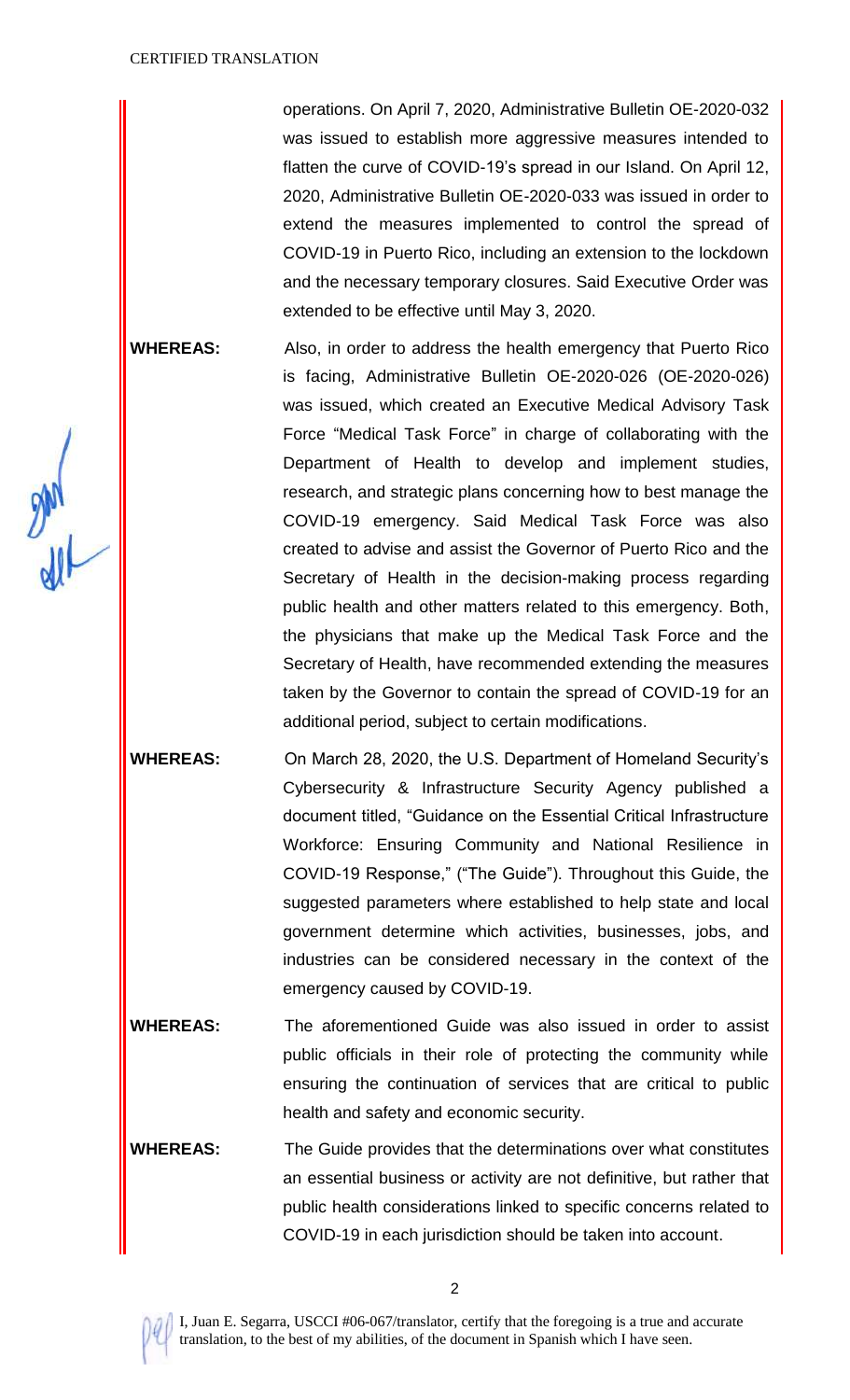- **WHEREAS:** Article 6.10 of Act 20-2017, as amended, better known as the *Puerto Rico Department of Public Safety Act*, empowers the Governor to declare a state of emergency on our Island, and "to establish or modify state regulations, orders, plans, or measures for emergencies or disasters as deemed necessary," as well as "to enact, amend or repeal any regulation, and to enact, amend, or rescind any order as deemed appropriate during the state of emergency or disaster."
- **WHEREAS:** In the event that an epidemic threatens the health of the people of Puerto Rico, Act 81 of March 14, 1912, as amended, known as the Department of Health Act, empowers the Department of Health to take any measures it deems necessary to combat the said threat, including measures to isolate and quarantine people who have been exposed to or who have contracted infectious diseases that pose a threat to public health, in accordance with the provisions of Regulation No. 7380, known as the "Regulation for Isolation and Quarantine."
- **WHEREAS:** It is a well-established rule that the State may limit some of the rights of its citizens when said restriction constitutes the least onerous option to safeguarding or furthering a compelling State interest. In this case, the compelling interest is to guarantee public health and wellbeing in light of the spread of a dangerous medical condition for which there is still no vaccine and, therefore, it is imperative to employ measures whose implementation may affect fundamental rights.
- **WHEREAS:** In light of the success achieved in flattening the virus's curve of infection, Administrative Bulletin OE-2020-033 added flexibility to certain aspects related to industrial, commercial, and corporate operations, as well as other aspects related to the movement of motor vehicles in Puerto Rico. However, the decision to increase flexibility should not be based solely on the data derived from the curve of infection, but rather the resources available to the public and private sectors to incorporate measures to mitigate the risk of transmission of the disease in their facilities and operations should be taken into account.

**WHEREAS:** It is important to note that risk assessments should be taken into account when making decisions related to reopening and

ole of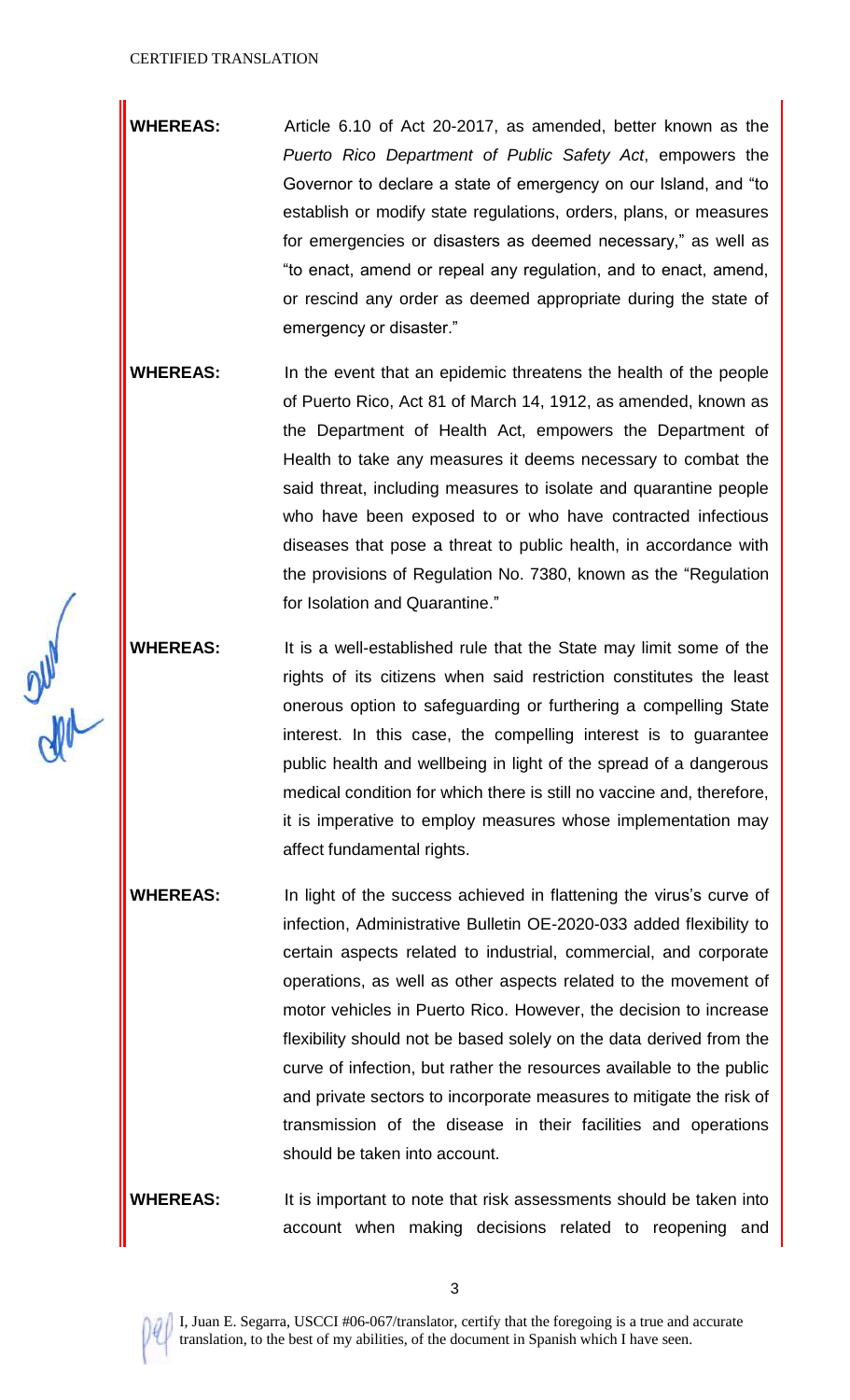reactivating the economy.

WHEREAS: Since March 23, 2020, the Economic Advisory Task Force "Economic Task Force" has been developing and evaluating strategies aimed at resuming economic activity in Puerto Rico in stages. The model's economic perspective is based on the impact of the sectors that contribute to the economy in terms of Gross Domestic Product (GDP), employment figures associated with each sector, and the relative risk index of activating each sector. The management of COVID-19 in Puerto Rico was also taken into account, in terms of maintaining the health system's capacity and using the availability of intensive care units and ventilators as parameters.

**WHEREAS:** The Economic Task Force has recommended that the reactivation of Puerto Rico's economy must be done in stages and in a safe manner, without overloading the capacity of Puerto Rico's medical sector to address and manage the COVID-19 pandemic. It should be pointed out that the Economic Task Force's primary function is to serve as a facilitator in the process of transitioning from the emergency phase to a gradual social and economic recovery.

**WHEREAS:** Understanding the duty to balance the public's health and economic needs, the Economic Task Force also issued certain recommendations for the gradual resumption of our economic activity. These recommendations seek to establish systems to manage the risk of infection at workplaces and systems to monitor their possible effects on the rate of infection. The model for returning to work must seek to avoid burdening the resources available at hospitals for managing COVID-19 patients. In order to achieve this goal, the workplace risk mitigation protocols or plans will be published by the Department of Labor and Human Resources in coordination with the Department of Economic Development and Commerce.

**WHEREAS:** In order to evaluate the sectors to be included in the gradual reopening, the Economic Task Force took three factors into account. These are: 1. Infection Risk Index prepared by the School of Public Health of the University of Puerto Rico's Medical Sciences Campus; 2. The number of employees in each sector; 3. Participation in Gross Domestic Product.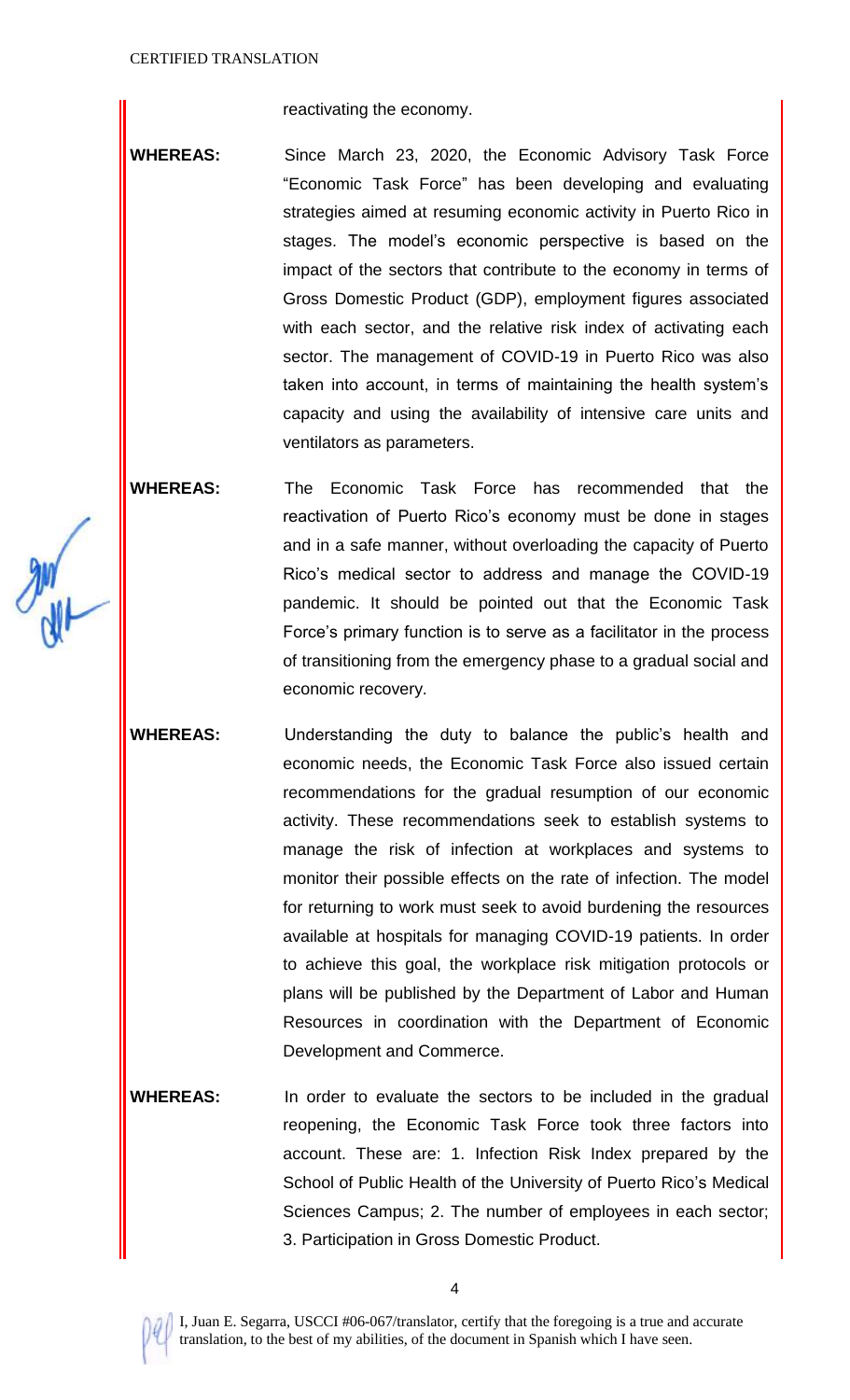**WHEREAS:** On April 25, 2020, a meeting was held with the Medical Task Force and Economic Task Force to discuss the economic sectors that may begin to reactivate in addition to the ones that are currently exempt based on the virus infection risk mitigation parameters. These sectors include construction activities not exempted from the lockdown, manufacturing activities that had not been exempt from the lockdown, and some health services.

**WHEREAS:** The sectors that will resume operations in this phase of the economic reopening were selected because their infection risk index is minimal as compared to the rest of the sectors outlined in the studies presented by the Medical Task Force and the Economic Task Force.

**WHEREAS:** It is important to clarify that we must avoid a potential collapse of the hospital and health system caused by a resurgence of infections brought about by the reopening of businesses.

**WHEREAS:** In order to prevent and control the spread of the virus in Puerto Rico, it is imperative to implement difficult, but necessary measures that guarantee the right to life of all citizens.

**WHEREAS:** This administration recognizes that these measures must be accompanied by mechanisms that will allow the operation of industries, services, and other sectors of the economy that are necessary for an adequate and effective response to this emergency.

**WHEREAS:** Even though hospital occupancy levels show that the spread of COVID-19 has been contained satisfactorily, the risk of infection persists in Puerto Rico. The strategies implemented by the Government have worked to protect lives and keep our health system at a manageable level of cases. This has definitely allowed the health system to prepare for the medical management of the pandemic.

**WHEREAS:** While there are no effective treatments or a vaccine for the prevention of COVID-19, the new social and workplace rules will include physical distancing, which will have an impact on our dayto-day activities and on the way we carry out business activities.

**WHEREAS:** The Medical Task Force recommends establishing this first phase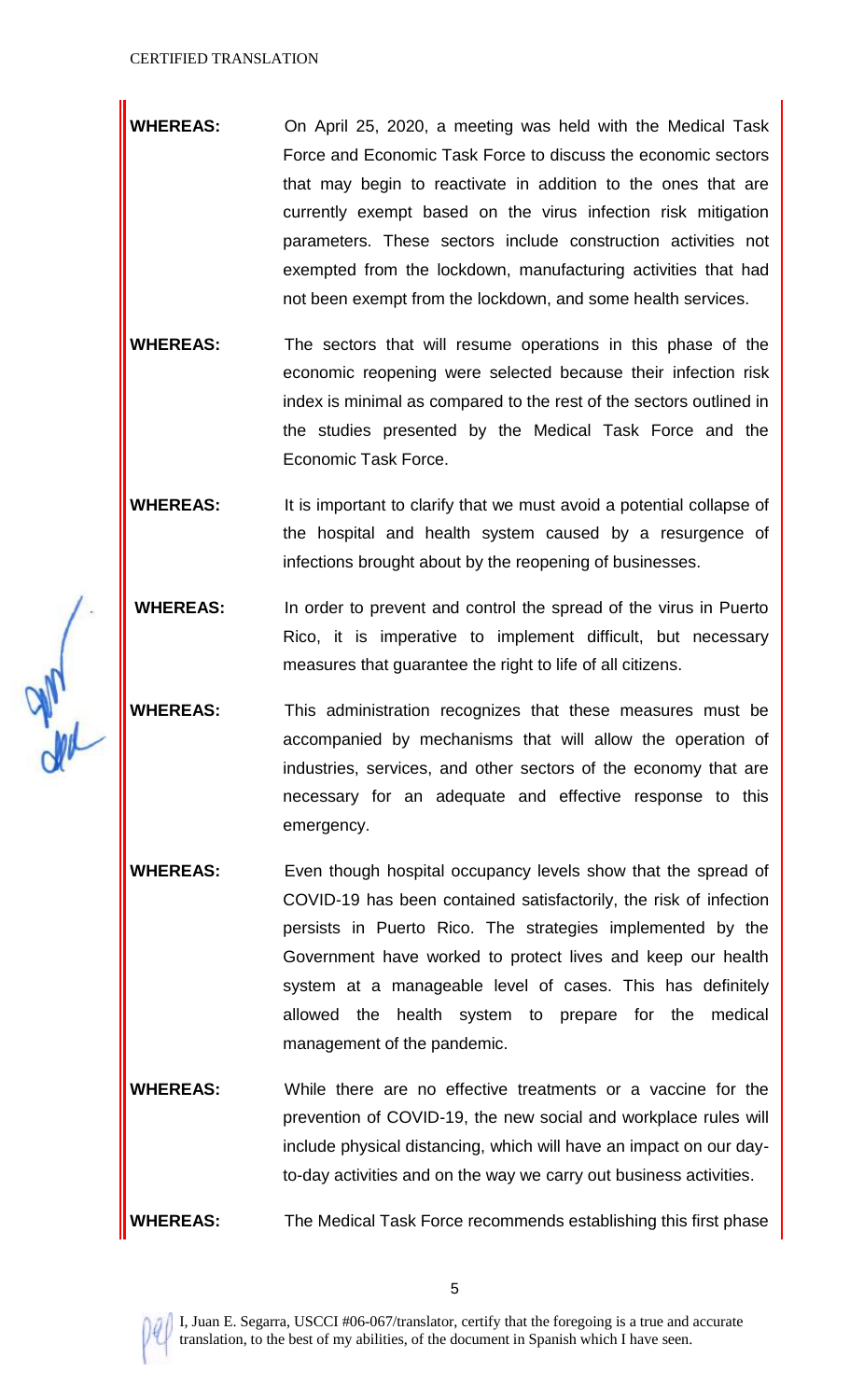of reopening for a period of approximately twenty-one (21) days or three (3) weeks. Even though the virus has an incubation period of up to fourteen (14) days, the medical sector, epidemiologists, and personnel from the health sector addressing the emergency recommend an additional week for monitoring the behavior and/or increase in the number of weekly cases, test results, hospital usage, intensive care units, usage of ventilators, and increases in general hospital capacity, in addition to the number of deaths related to the virus during this period.

- **WHEREAS:** During the period in which this Executive Order is in effect, we will inform the people of Puerto Rico that we are working together with the medical and economic sectors to evaluate the possibility of reopening or loosening of the lockdown in a safe and gradual manner for other sectors and businesses not included in this Order, which may include: retailers, restaurants, barbershops, beauty salons, funerary services (wakes), automotive sales, and religious services, among others.
- **WHEREAS:** I, WANDA VÁZQUEZ-GARCED, Governor of Puerto Rico, by virtue of the powers inherent to my office and the authority vested in me by the Constitution and the Laws of the Government of Puerto Rico, hereby DECLARE and ORDER the following:

**Section 1: LOCKDOWN.** A lockdown **remains in effect** in Puerto Rico. **EVERY CITIZEN ON THE ISLAND OF PUERTO RICO IS INSTRUCTED TO REMAIN AT THEIR PLACE OF RESIDENCE OR SHELTER 24 HOURS A DAY, 7 DAYS A WEEK DURING THE LOCKDOWN PERIOD, WHICH EXTENDS THROUGH MAY 25, 2020, INCLUSIVE.** Any citizen who does not qualify for any of the specific exemptions described below herein may leave their shelter between **5:00 a.m.** and **7:00 p.m. EXCLUSIVELY** under the following circumstances:

- (a) to go to a medical appointment, hospitals, laboratories, or hospital medical service centers.
- (b) to purchase food, pharmaceutical products, and essential supplies.
- (c) to visit one of the exempted establishments for necessary or urgent business.
- (d) to receive exempted services, which are specified in subsequent sections of this Order.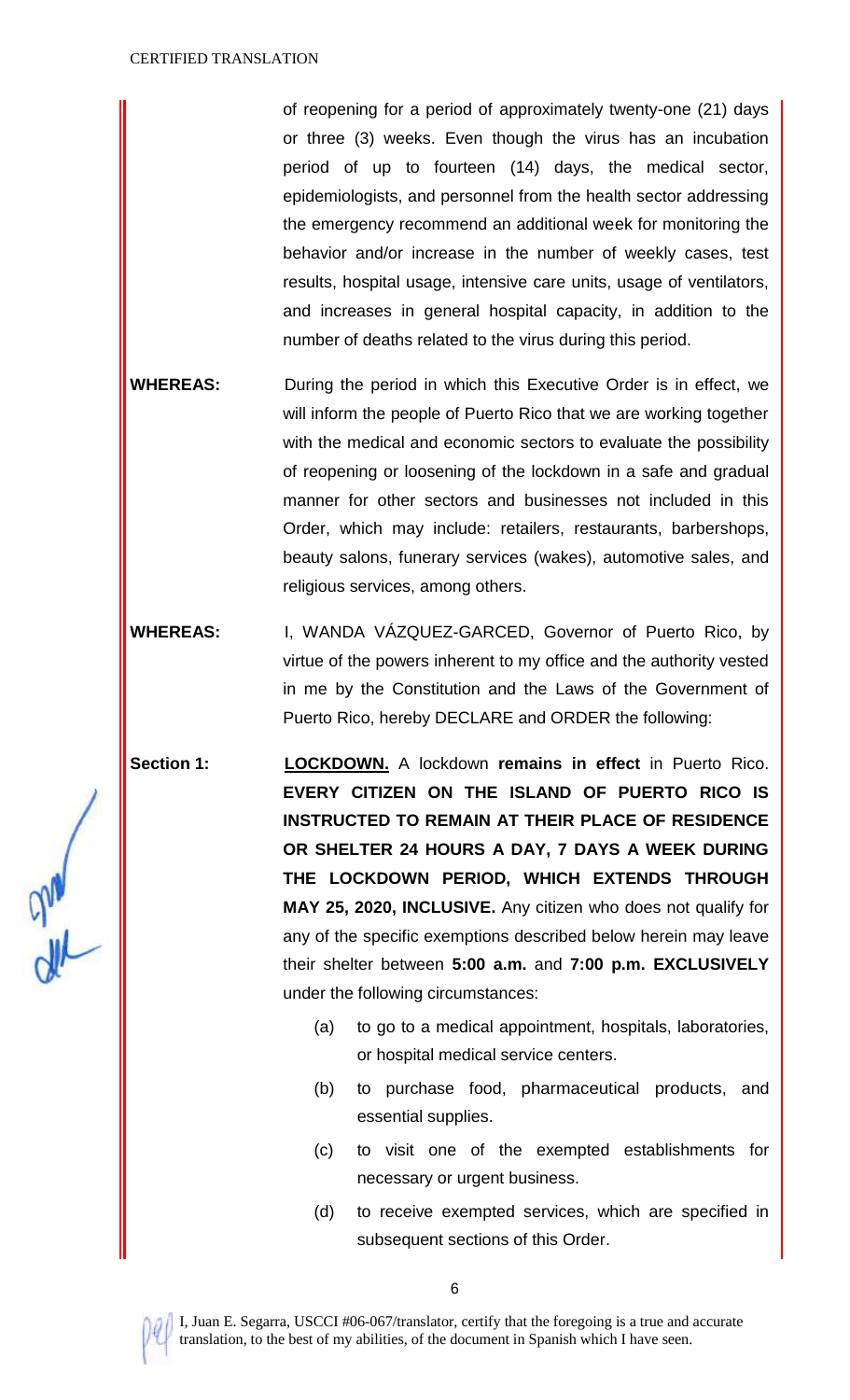(e) to provide any of the exempted services specified to be in subsequent sections of this Order.

While this Order is in effect, any owner and/or person in charge of a residence who allows people other than cohabitants to congregate in order to hold meetings, gatherings, parties, or any activity not permitted under this order in said residence and its surroundings, shall be considered to be in violation of the executive order and shall be subject to the penalties established by law. Given that public health represents a compelling interest that the State is required to preserve, and even more so when scientific evidence shows that the main way in which the virus spreads between humans is through droplets produced and expelled when an infected person coughs, sneezes, or talks, the least expensive means to control the risk of spreading the virus is to regulate this type of activity. In addition, some recent studies suggest that COVID-19 can spread throughout asymptomatic people who are, which makes it important to maintain proper social distancing to prevent the spread of this disease.

Outdoor exercise activities shall be allowed from 5:00 a.m. to 3:00 p.m., as long as individuals maintain at least six (6) feet of distance between each other, wear masks, and use hand sanitizer. Outdoor exercise activities shall be limited to walking, jogging, cycling, and strolling with children or pets. However, any centers or facilities where these exercise activities are conducted and/or that promote gatherings, such as parks, athletic tracks, beaches, beach resorts, gyms, among others, shall remain closed to the public.

**Section 2: <b>QUARANTINE** ORDER. Under the authority granted by the Constitution of Puerto Rico, by Act 20-2017, as amended, *supra*, and by Act 81 of March 14, 1912, as amended, *supra*, we reiterate that **any person who is reasonably suspected to have been exposed to COVID-19, regardless of whether or not they show signs of infection, is hereby ordered to remain in quarantine for a period of 14 days in order to prevent or limit the transmission and spread of the virus**. This means that the person must remain strictly at home and restrict their movement outside their home in order to prevent the risk of infection in the community. **It is further ordered that any person** 

7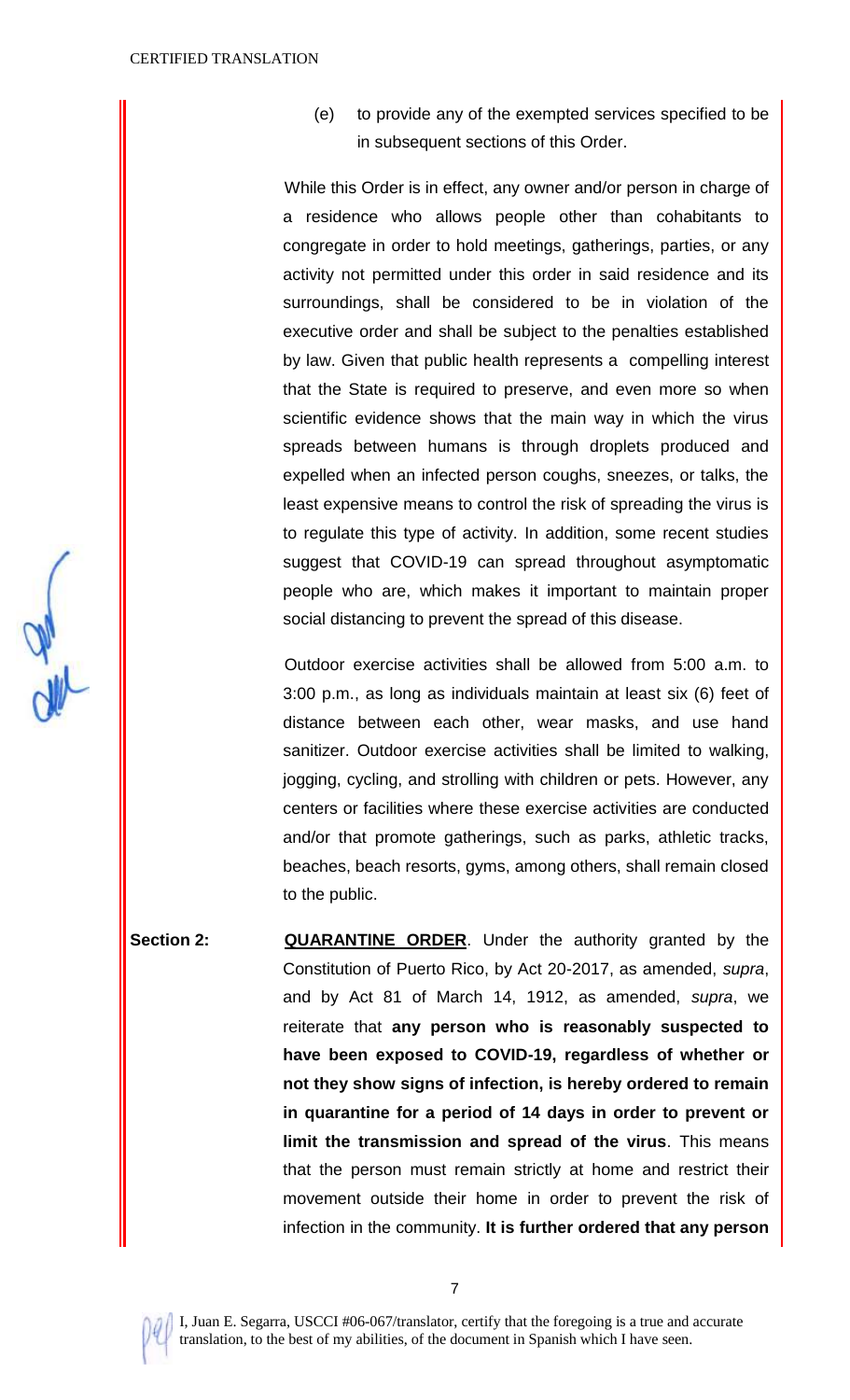**who has been diagnosed with COVID-19, or who is reasonably suspected to have been infected with COVID-19 must socially isolate for a period of 14 days. The purpose of this confinement or restriction of movement, in conformance with medical instructions, is to prevent putting public health at risk and preventing the spread to people who are not infected.**

**Section 3: <b>GOVERNMENT OPERATIONS.** Agencies shall continue to carry out their functions and provide any services that may be offered without compromising the health and safety of employees through telework. Work schedules shall be understood to be the same ones in place before the emergency, in conformance with each agency, or whichever one has been determined by each nominating authority. Due to the nature of certain government functions, a maximum of five (5) people shall be allowed to be physically present at their respective workplace two days per week. The head of each agency shall issue instructions and establish a work plan for their employees, which shall be notified by their supervisors. This applies to non-essential employees. Essential employees shall continue with the work plan already established by their Agency and shall accrue compensatory time or receive overtime pay, as appropriate, for services rendered in excess of their regular daily or weekly work schedule. The provisions regarding the accrual of compensatory time or overtime pay do not apply to exempt employees, as defined in the Fair Labor Standards Act (FLSA).

> It is important that the head of each agency or nominating authority review their teleworking plan in order to guarantee services to the sectors authorized to operate under this Order.

**Section 4: THE ESTABLISHMENT OF GUIDELINES BY AGENCIES.** The provisions contained herein may be defined and supplemented in detail through guidelines issued by any agency called upon to establish rules and regulations for the services discussed herein once approval has been received from the Governor, who shall be able to delegate this function to the Secretary of State. Similarly, any head of an agency who identifies essential or emergency services that are not covered under the exemptions must submit a request for this purpose to the Puerto Rico Chief of

**ML** 

8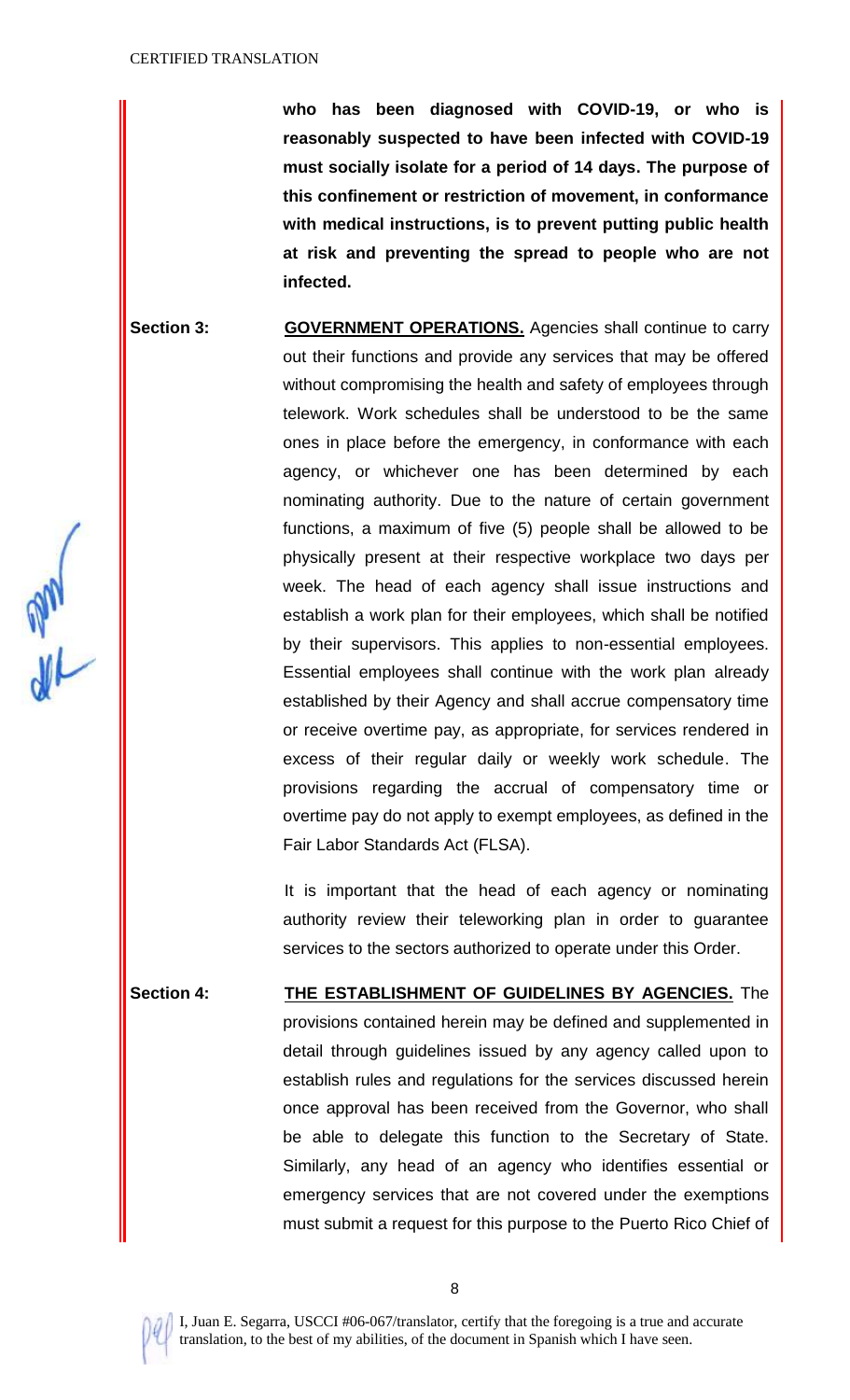Staff, who may approve it at his discretion. Any agency that issues guidelines in order to explain in more detail the provisions set forth in this Order must publish them as widely as possible once they have been approved.

**Section 5: BUSINESSES EXEMPT FROM CLOSURE.** With a lockdown established and in effect, and as long as they comply with the hours established in the lockdown, businesses dedicated to the following activities are exempt from the provisions of this Order:

#### 1. **Food:**

a. The sale of prepared foods, EXCLUSIVELY through drive-throughs or delivery and carry-out services, without allowing the public to dine in at their establishments.

b. Wholesale or retail sale of food.

c. Businesses related to the food and drink supply chains (including farmers and the agricultural and livestock industry employees), including food for animals, including food and drink processors and preparers, businesses dedicated to the distribution of food and drinks, hydroponic farms, and general agricultural and livestock activity, including home gardens.

d. Supermarkets and small grocery stores ("colmados"), including businesses whose components include a supermarket or general store. Supermarkets may remain **OPEN TO THE PUBLIC** Monday to Saturday from **5:00 a.m.** to **8:00 p.m.** However, in the case of supermarkets exclusively, delivery services shall be allowed until **10:00 p.m.** in order to incentivize home delivery services and to reduce the number of citizens physically visiting said establishments. These establishments shall remain **CLOSED TO THE PUBLIC** on Sundays, and as an exception, they shall **LIMIT** their operations on Sundays to cleaning, disinfecting, and managing merchandise. It is important to clarify that, between 7:00 p.m. and 8:00 p.m., only people who have been confirmed and identified as working hospital and technical laboratories employees and law enforcement officers may be received and offered service at these establishments.



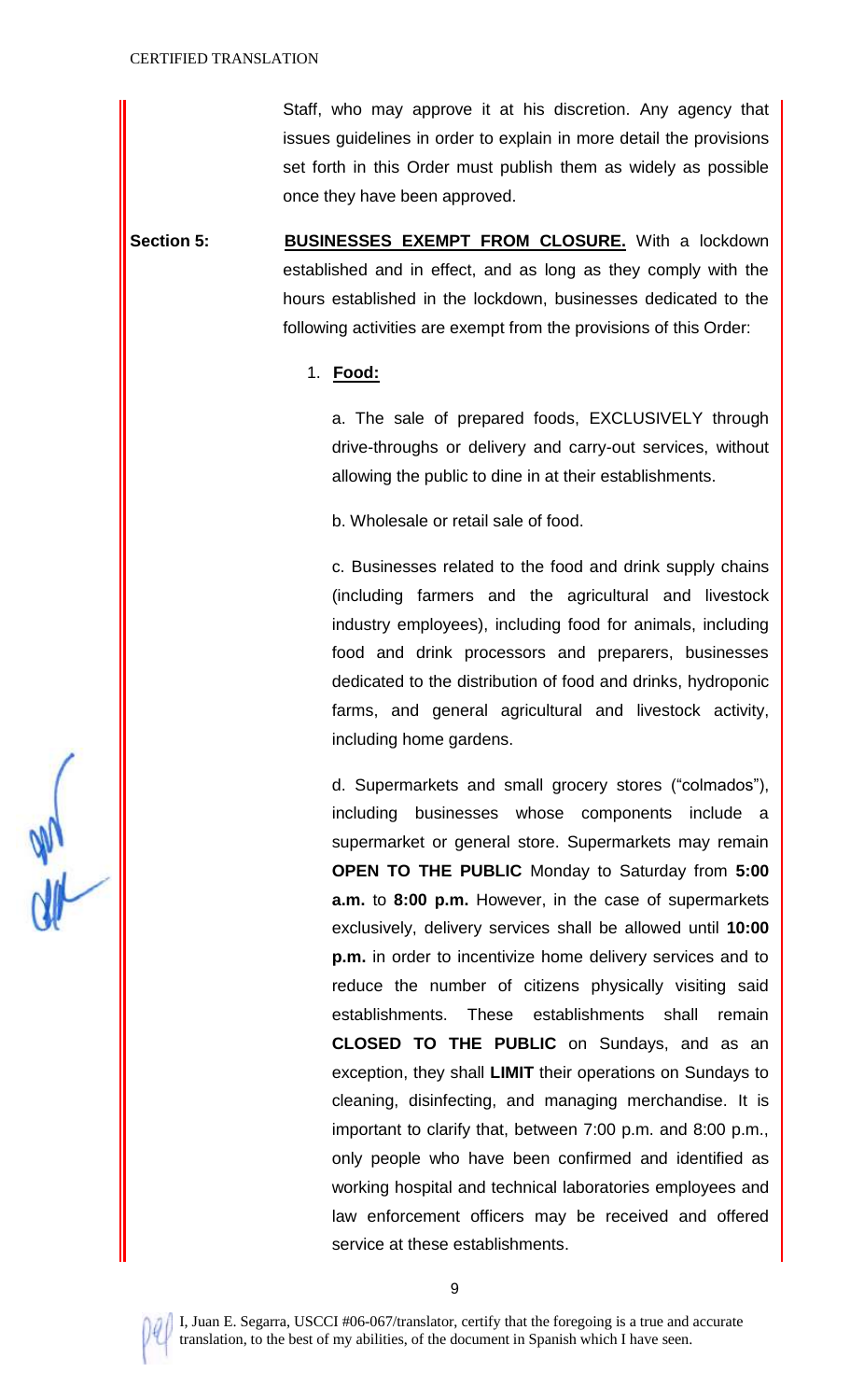e. With regard to retail points of sale such as fresh produce kiosks (fruits, greens, and vegetables) established prior to March 15, 2020, they shall be allowed to open provided that they take preventive measures in order to safeguard the health of the public (e.g. through the use of masks, gloves, disinfectant, etc.) and that they serve the public without the need for gathering people together.

# 2. **Health, medicine, medical, and pharmaceutical items or equipment:**

This includes businesses dedicated to the production, sale, or provision of services related to medications, medical supplies or equipment, or the provision of medical care services, in addition to those in their chain of supply, including:

- i. Pharmaceutical manufacturing and sale operations.
- ii. Medical devices manufacturing and sale operations.
- iii. Biotechnology and agricultural biotechnology facilities (manufacturing and sale).
- iv. Manufacturing operations for supplies used by hospitals, health care providers, and other institutions.
- v. Manufacturing and sale of cleaning products, disinfectants, and personal protective equipment for addressing the COVID-19 crisis.
- vi. Hospitals.
- vii. Clinical laboratories.
- viii. Emergency rooms.
- ix. Medical services clinics.
- x. Medicinal cannabis dispensaries.
- xi. Medicinal cannabis cultivation and processing facilities.
- xii. Healthcare centers.
- xiii. Blood banks.
- xiv. Pharmacies. Authorized to operate normally Monday to Sunday.
- xv. Elderly care centers.
- xvi. Companies and insurers that provide health insurance

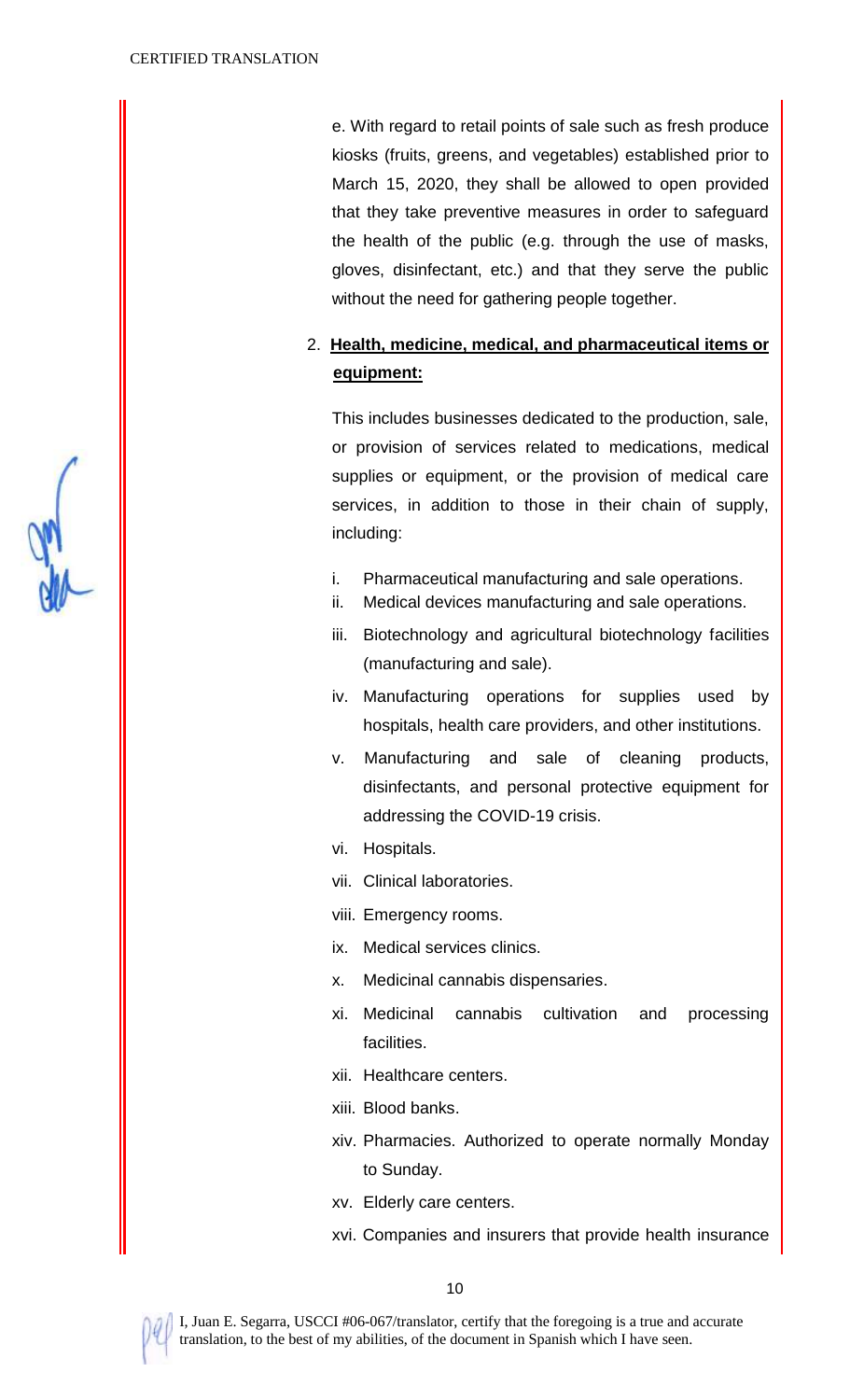plans.

- xvii. Veterinary clinics, by appointment.
- xviii. Primary care physicians and medical specialists, including those in the field of mental health.
	- a. Although it is still preferable for primary care physicians and medical specialists to use digital means like phone and video to offer their services, receive appointments, and maintain the continuity of care, medical visits shall be allowed in person. Physicians may open their offices for appointments as long as they can certify the adoption of strict safety and mitigation protocols recommended by the medical community and the Department of Health. They must receive patients by appointment while preventing the gathering of patients at their offices, respecting the social distancing protocols, and implementing all necessary measures to safeguard the health of all employees working at their offices.
	- b. Regarding the resumption in the scheduling of elective surgeries at hospitals, they must comply with the COVID-19 health and safety protocols established for medical services at hospital institutions. In addition, they must certify the adoption of street safety and mitigation protocols recommended by the medical community and the Department of Health. In this initial phase, surgeries must be ambulatory and non-cosmetic. For the protection of physicians and support personnel, patients must be tested for COVID-19 before their procedures.
- xix. Dental clinics. Their operations shall be governed by the guidelines issued by the ADA, the Dental Board of Puerto Rico, and the Department of Health. They may take measures to carry out emergency procedures, for which they must provide a number that patients can call to coordinate their services through appointments. They must prevent patients

 $\frac{dN}{dN}$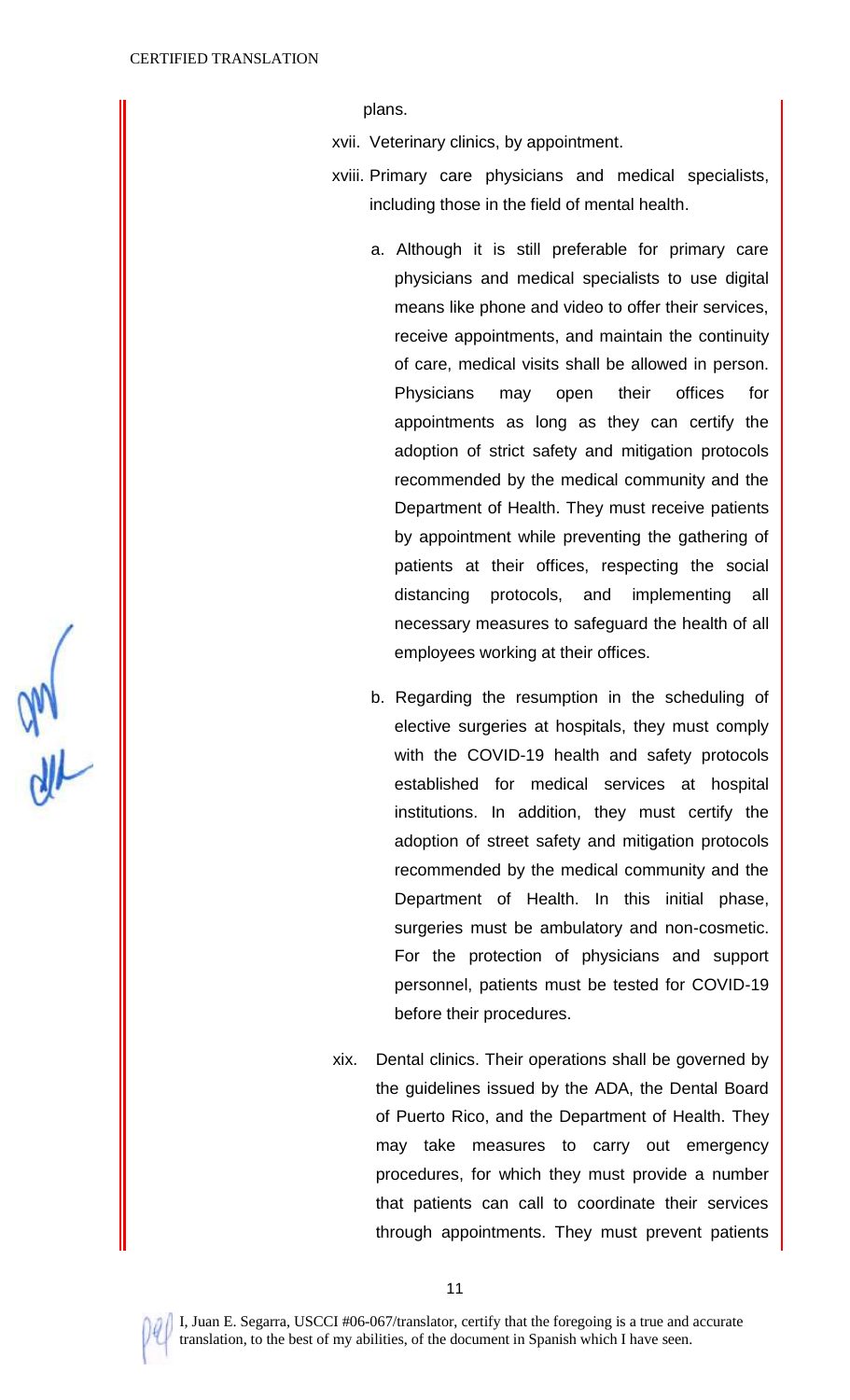from gathering at their clinics or waiting rooms, respect the social distancing protocols, and implement all measures necessary for safeguarding the health of all employees working at their offices.

xx. Optometrist offices, taking the proper precautions and measures to ensure social distancing and preventing the spread of COVID-19. By appointment, preventing patients from gathering at their offices or waiting rooms, respecting the social distancing protocols, and implementing all measures necessary for safeguarding the health of all employees working at their offices.

#### 3. **Gas stations and their supply chain**

a. Fuel (processing, sale, and distribution)

b. Refining: gasoline, diesel, jet fuel, AV-Gas, propane gas, butane gas, natural gas, liquified gas, kerosene, among others

- c. Blending (blends, intermediate fuels)
- d. Production, distribution, wholesale, retail (gas stations)
- e. Electronic lottery
- f. Vehicle inspection centers

They are authorized to operate normally from Monday to Sunday.

## 4. **Financial Institutions**

a. Institutions that offer banking services, such as banks and credit unions, for deposits, withdrawals, or payments.

b. Pawnshops, only for receiving goods to be pawned and for debt repayment services (the sale of goods and/or merchandise is not allowed).

c. Mortgage banks and other lenders. Loans and mortgages may be closed by appointment, in a way that prevents the gathering of clients whose appointments are scheduled close together in waiting rooms. Clients must have their appointments processed one (1) at a time, and they must be limited to requirements that can only be met

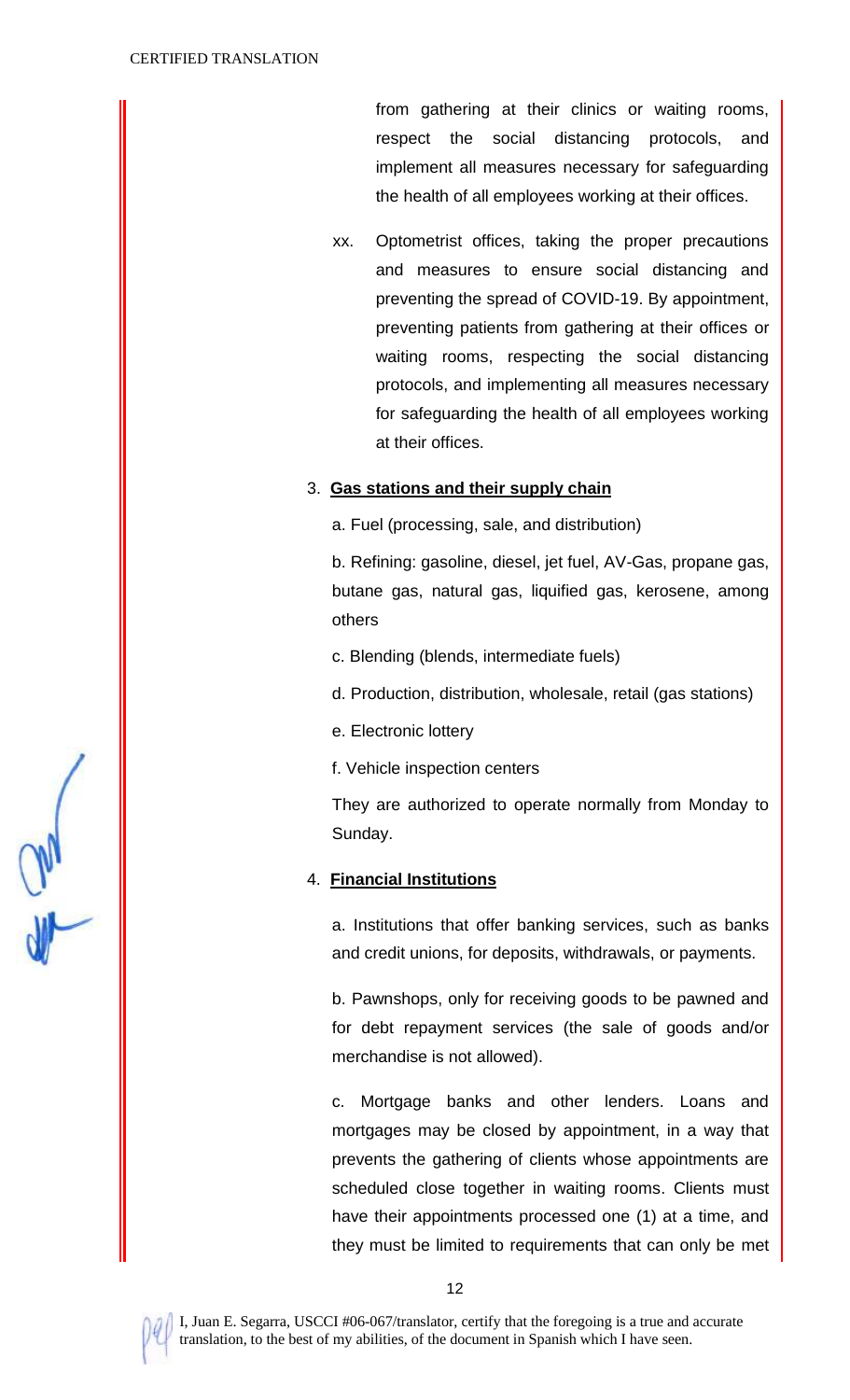and day

in person. All other processes must be completed either remotely or electronically.

- 5. **Organizations or groups that provide services addressing the basic needs of vulnerable populations.**
	- a. Homeless shelters
	- b. Food banks
	- c. Victim shelters
	- d. Shelters
	- e. Temporary housing

6. **Vehicle parts and repairs:** Businesses that offer vehicle parts and repair services, including automotive technicians, tire retailers, and parts distributors, may operate in order to address emergencies on **from Monday to Friday**, between the house of 9:00 a.m. and 5:00 p.m., **by appointment, and must establish a method to be contacted by phone or by email in order to coordinate said appointments.** They must ensure to manage the people whose appointments they are handling so that they have no more than one (1) customer at a time and maintain appropriate safety measures in order to prevent the spread of the virus **while remaining closed to the general public.**

- 7. **Hardware stores:** Hardware stores **may open on Fridays and Saturdays between the hours of 9:00 a.m. and 5:00 p.m., exclusively by appointment, establishing some method for being contacted by phone or email in order to coordinate the sale and delivery of merchandise in an organized manner, but without being open to the general public**. The people in charge of said establishments must ensure to manage the people whose appointments they are handling so that they have no more than one (1) customer at a time. **However, as an exception, from Monday to Thursday**, they shall be authorized to dispatch orders received by phone or by any electronic communication method, orders placed by a government agency due to an emergency, or orders from businesses or service providers that are exempt under this Order.
- 8. **Textiles**
	- a. Any textile business that manufactures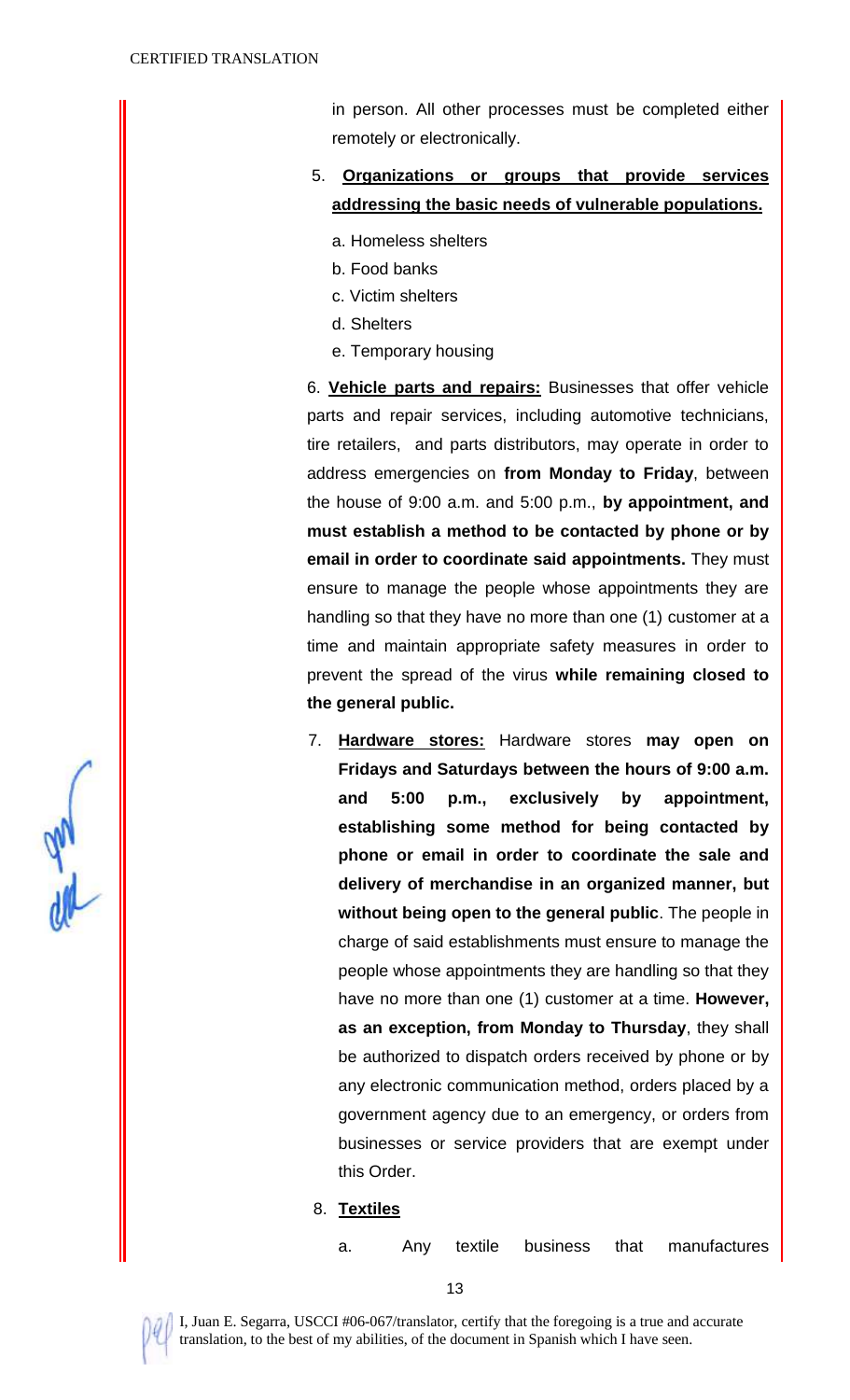clothing/footwear or components/equipment for the Department of Defense may continue to operate, provided that it complies with the protocols and regulations of the Puerto Rico Occupational Safety and Health Administration (PROSHA) concerning the protection of employees from the spread of COVID-19. Accordingly, PROSHA issued a communication on March 31, 2020, establishing guidelines for the contingency plan to be implemented by employers and the mechanism for obtaining the corresponding authorization to operate.

b. All textile businesses that manufacture personal protection equipment (e.g. masks, surgical caps, gowns, gloves, and other items used to protect a person's health), may continue to operate as long as they comply with the protocols and regulations of the Puerto Rico Occupational Safety and Health Administration (PROSHA) concerning the protection of employees from the spread of COVID-19. Accordingly, businesses in this industry sector are encouraged to take notice of a communication issued by PROSHA on March 31, 2020, establishing guidelines for the contingency plan to be implemented by employers and the mechanism for obtaining the corresponding authorization to operate.

#### 9. **Laundry and Laundromat Businesses**

These businesses shall be able to operate **Monday to Friday** from 9:00 a.m. to 5:00 p.m., **establishing some method for being contacted by phone or email in order to coordinate the drop-off and pick-up of clothes in an orderly manner, without being open to the general public**. Laundromats **shall be required to have up to three (3) employees working at the same time, wearing face masks, and following all precautionary methods to coordinate the drop-off, laundry, and clothes pick-up services in an orderly manner, but without being open to the general public**. They must also follow all Department of Labor and Human Resources guidelines as provided in this Order.

#### 10. **Official Vehicle Inspection Centers**

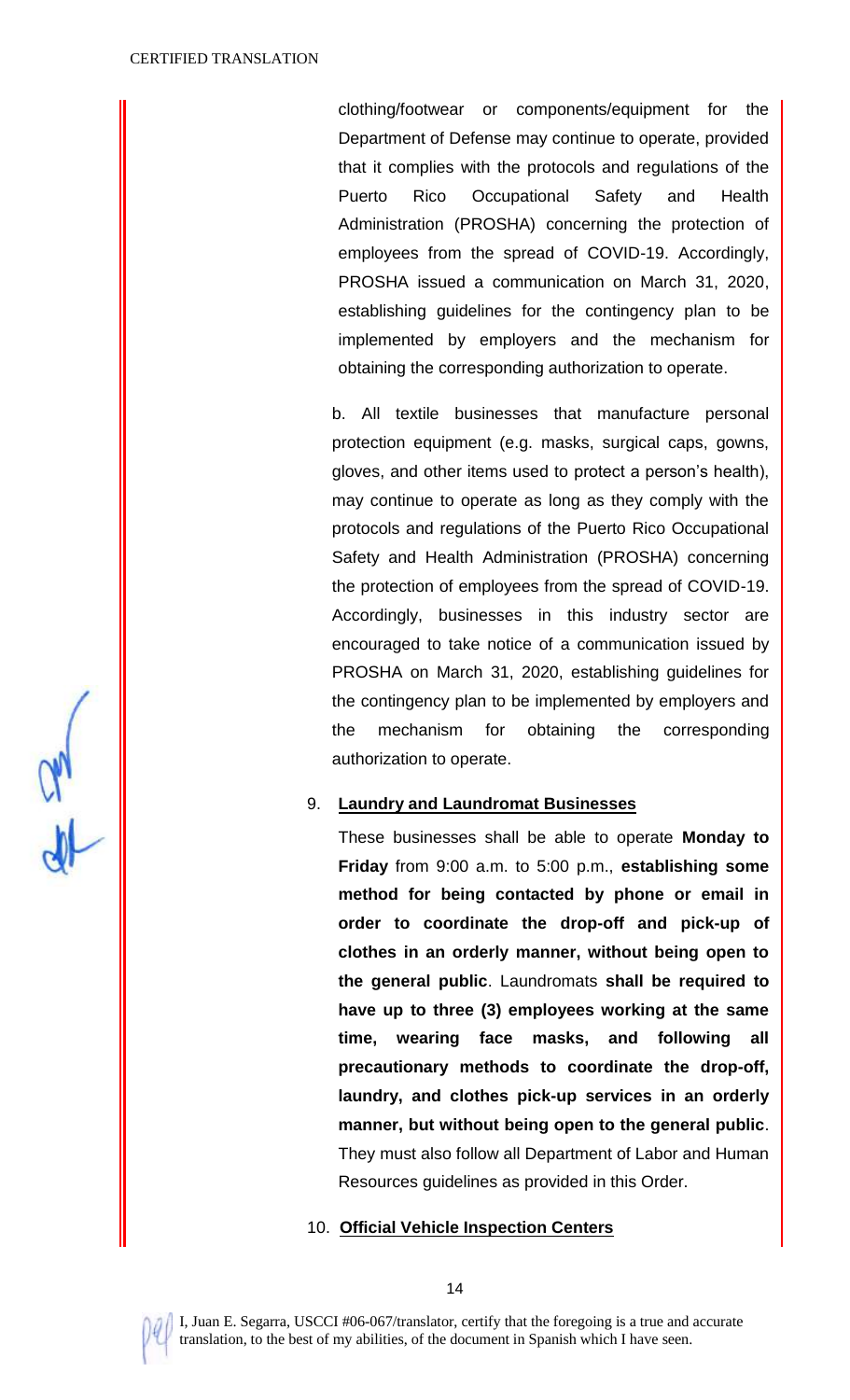These centers shall be able to operate Monday to Friday from 9:00 a.m. to 5:00 p.m., establishing some method for being contacted by phone or email in order to coordinate inspection services in an orderly manner, wearing a face mask and following all precautionary measures, without being open to the general public. The people in charge of these establishments must ensure to take all necessary control measures to avoid having more than one customer at a time; in addition to complying with all Department of Labor and Human Resources guidelines as provided in this Order.

**It is important to clarify that the extension of the deadline for vehicle registration renewals remains in effect.** 

## 11. **Businesses dedicated to ornamental horticulture.**

These businesses shall be able to operate Monday to Friday, from 9:00 a.m. to 5:00 p.m., by establishing some method for being contacted by phone or email in order to coordinate their sales in an orderly manner, without being open to the general public. The people in charge of these establishments must ensure to take all necessary control measures to avoid taking care of more than one (1) customer at a time, while taking all precautionary measures. They must also comply with all Department of Labor and Human Resources guidelines as provided in this Order.

12. **Safety.** Refers to agencies and private security companies.

#### 13. **National security.**

a. Manufacturing operations, sales, or services related to the Aerospace Industry.

b. Manufacturing operations, sale, or services related to any federal agency, including the United States Department of Defense.

14. Supply chains related to exempted goods and services pursuant to Sections 5 and 6 of this Executive Order.

Failure to comply with the Price Freeze Orders or any other Order issued by the Department of Consumer Affairs (DACO, for its



15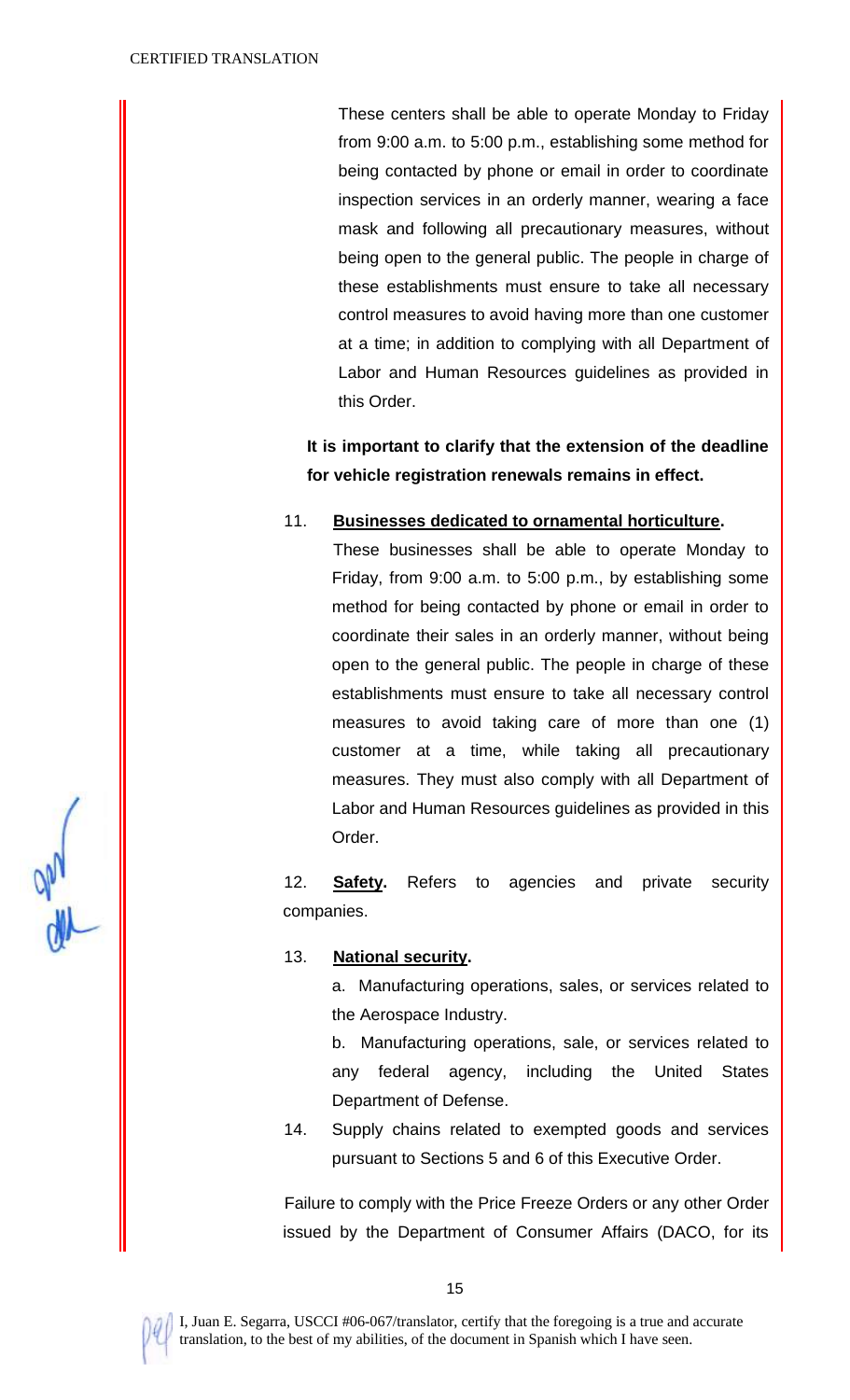Spanish acronym) shall be subject to the fines and penalties mentioned herein and in DACO's enabling law.

**Section 6: SERVICES EXEMPT FROM CLOSURE:** The following services **may continue to be provided** as long as they are offered **in an emergency situation** and that a phone number or email is made available to be contacted **without opening their locations or establishments to the public;** taking into account the preventive measures described below to safeguard health, safety, and hygiene, and establishing the necessary controls in order to achieve social distancing and prevent the spread of COVID-19:

> 1. Plumbers, electricians, people who repair, maintain, or replace home appliances, exterminators and pest control services, pool cleaning services, businesses and independent contractors who provide landscaping services, elevator repair and maintenance, security gate maintenance and repair, and other services that are necessary to maintain health, safety, and essential operations at an individual, residential, commercial, industrial, or public level. When carrying out their work, they must wear masks to cover their mouths and gloves in order to guarantee their protection and that of the clients they are serving. Establishments that would normally be open to the public in connection with these services shall not be authorized to open and must remain closed.

> > Gated communities and their administrators must faithfully fulfill the directives of this Executive Order or be held liable.

2. Roadside assistance and locksmith service companies **may only continue to operate to address emergency cases, and they must provide a phone number or email address as contact information for making appointments.** Any establishment that is normally open to the public in connection with these services shall not be authorized to open and must remain closed.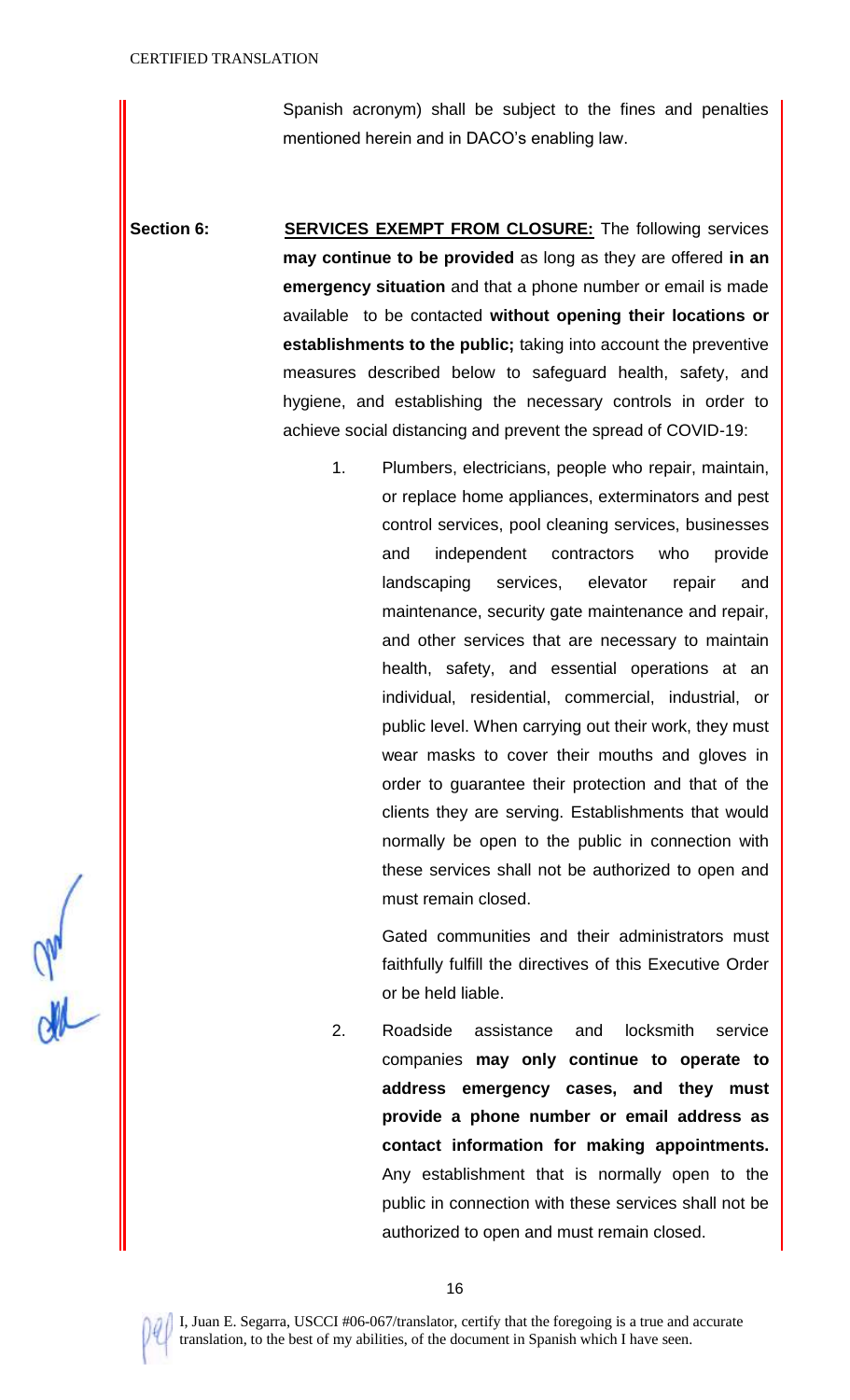- 3. Courier companies may continue to operate while following health, safety, and hygiene guidelines and implementing the necessary measures for maintaining social distancing and preventing the spread of COVID-19.
- 4. Regarding funeral services, body collection and transfers, embalming, cremation, and burials may continue to be performed, but wakes where the public may gather are hereby prohibited.
- 5. As for critical telecommunications infrastructure, all installation, repair, maintenance, and facility restoration services shall be permitted. This includes:

a. Infrastructure related to the Puerto Rico Electric Power Authority, the Puerto Rico Aqueduct and Sewer Authority, telecommunications, road systems, solid and biomedical waste, seaports, and airports.

b. As part of the critical telecommunications infrastructure and after coordinating THROUGH THE CALL CENTERS AND WITH A PREVIOUSLY SCHEDULED APPOINTMENT, always preventing gatherings of people and maintaining all necessary safety measures, each provider shall be allowed to establish strategic points by region, in coordination with the Puerto Rico Telecommunications Bureau, in order to provide the repair, delivery, and equipment and technology replacement services necessary for maintaining phone landlines, cellphone services, internet, cable TV, or satellite service. These services shall be provided by following all health, safety, and hygiene guidelines and establishing the necessary controls to achieve social distancing and prevent the spread of COVID-19 as a result of their physical presence. To this end, the Puerto Rico

**UM**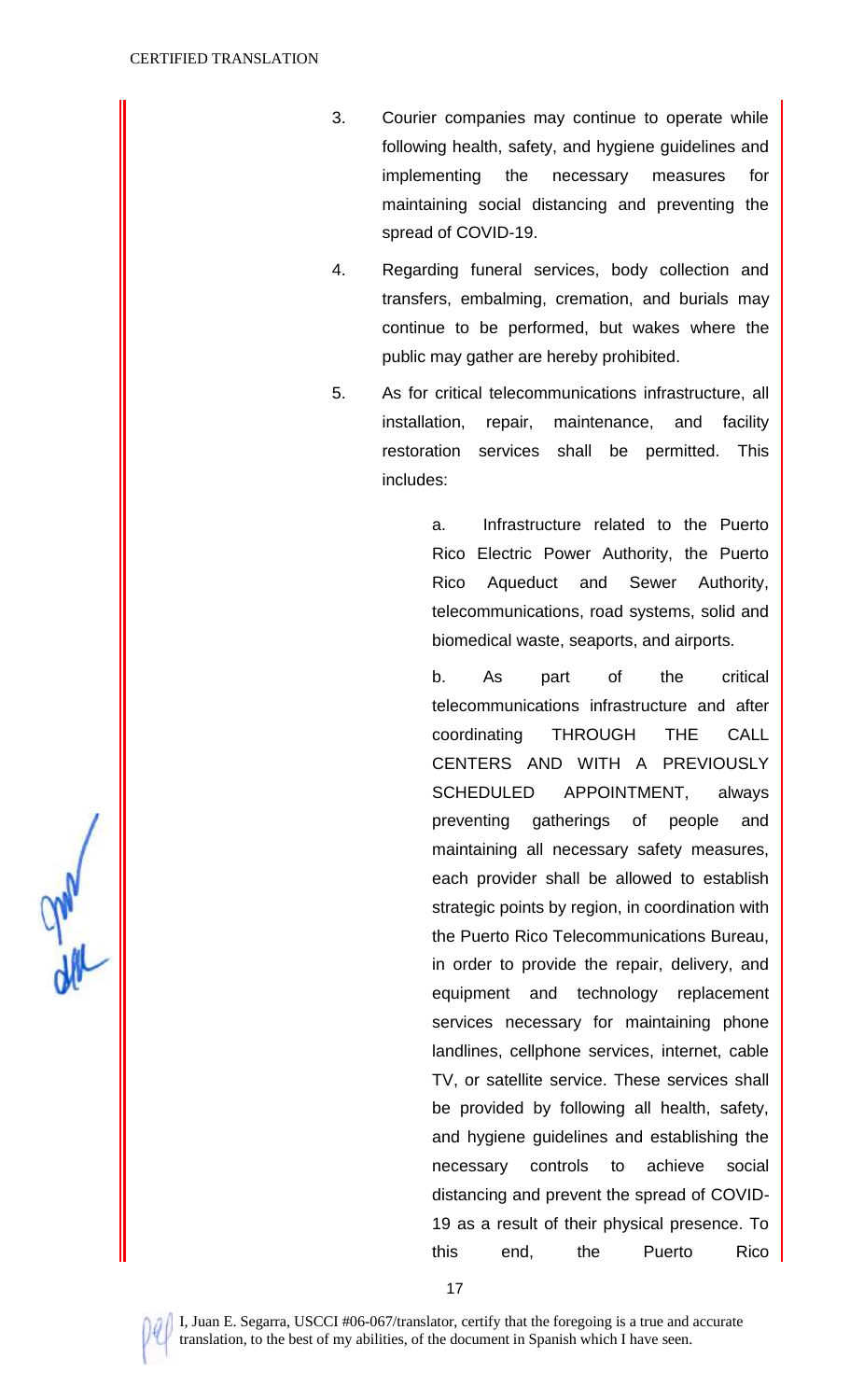Telecommunications Bureau is hereby ordered to publish the list of service locations and establishments as widely as possible. The provisions in this section shall only apply to providers that are registered, certified, or franchised by the Telecommunications Bureau. Any establishment that is normally open to the public in connection with these businesses shall not be authorized to open and must remain closed.

c. Sales, installation, repair, and maintenance of renewable or alternative energy systems.

d. Street, road, and highway repair and maintenance services.

e. Repair and maintenance of private infrastructure to ensure the continuity of exempted services and operations under this Executive Order.

f. Sale, installation, and maintenance of the necessary infrastructure and equipment to address the hurricane season.

- 6. Garbage collection (public or private); recycling services; maintenance and cleaning services.
- 7. Services related to any federal agency, including the United States Department of Defense (DOD).
- 8. The export of non-essential merchandise, provided that it is part of the current inventory.
- 9. Moving services.
- 10. Services to ports and airports.
- 11. Electronic transaction processing services.
- 12. Telephone or online sales, for which warehouses shall be allowed to operate in order to fill orders for curbside pickup or delivery ONLY. They shall ensure control over the number of people for whom appointments have been scheduled, in order to avoid taking care of more than one (1) customer at a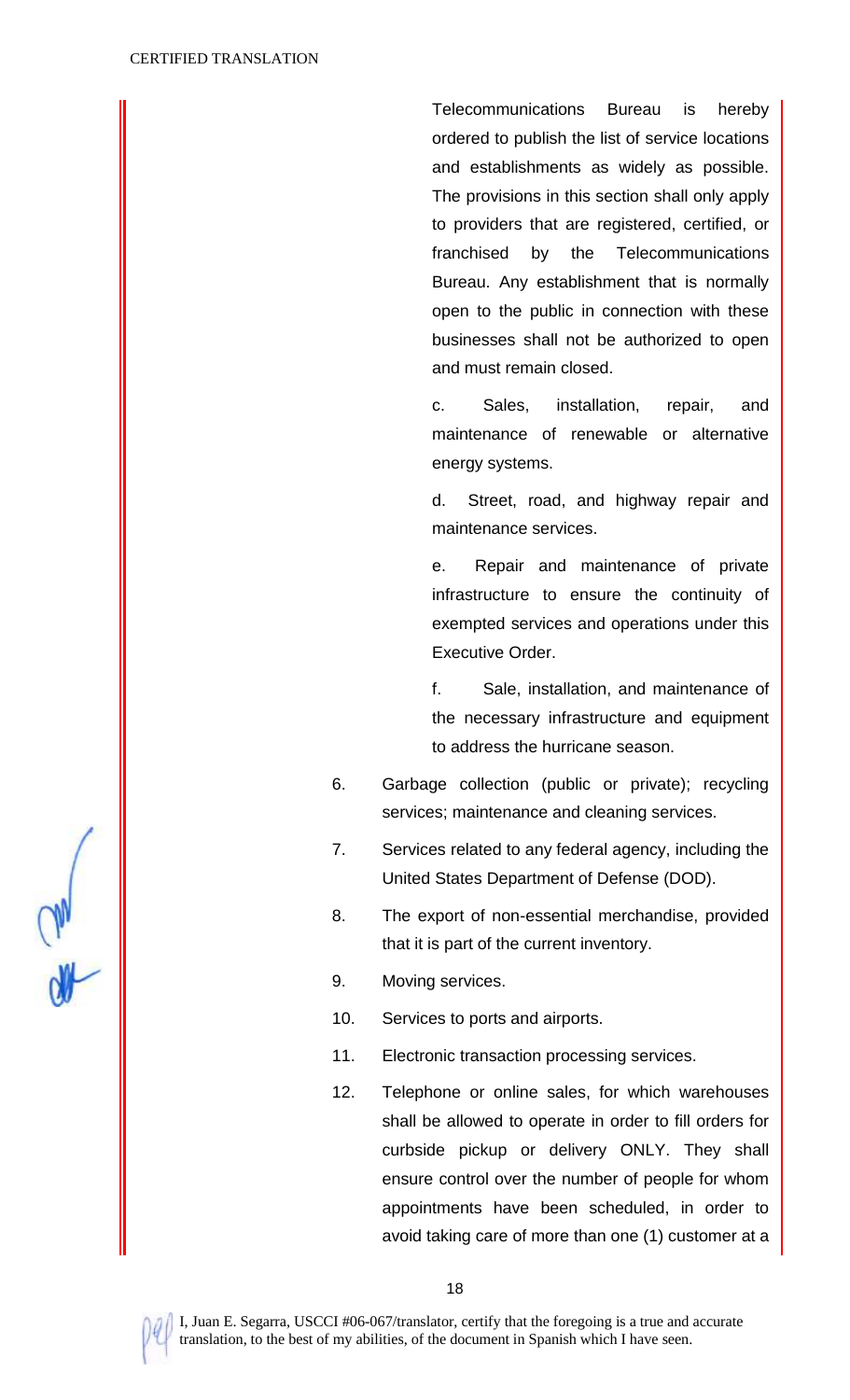time and must take all appropriate safety measures to prevent infection, without opening their establishments to the general public.

- 13. Supply and distribution of items for industries exempt from closure, provided that all precautionary measures are taken to mitigate the risk of infection.
- 14. Logistics and transportation: customs brokers; ocean or ground freight consolidation services, thirdparty storage, and distribution services, and distribution of detergents, disinfectants, and hygiene and cleaning products.
- 15. Fire prevention design, sales, and installation services.
- 16. Armory services for the security sector.
- 17. Air conditioning repair and maintenance services.
- 18. Transportation services by taxi drivers and public drivers interested in providing merchandise (freight) delivery services in accordance with NTSP regulations.
- 19. Datacenter operations.
- 20. Call center operations.
- 21. Notary services for all types of transactions required in their ordinary course of business.
- 22. Legal, accounting, and other similar professional services necessary for the exempted sectors and activities that cannot be provided remotely. These service providers shall only operate by appointment and shall avoid the gathering of people in their offices or waiting rooms. They must also wear face masks and take all precautionary measures, while respecting the social distancing protocols. It is important to take all the necessary measures to safeguard the health of all employees working at their offices.
- 23. College/university distance or remote learning services. This sector is authorized to use its facilities only to provide remote educational programs and

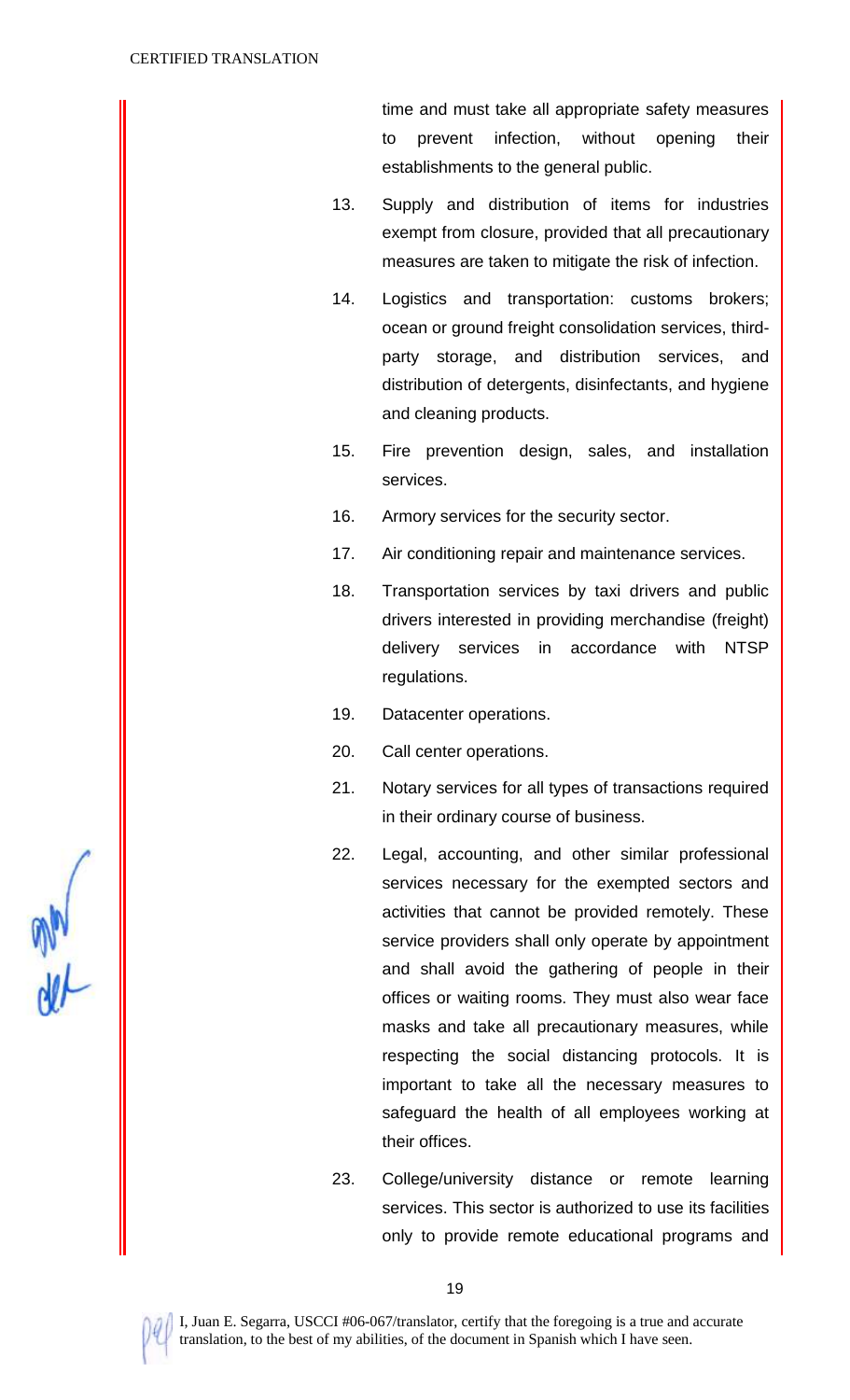student services. These institutions shall not offer inperson courses or services and their facilities shall remain closed to the public. Only information systems and telecommunications personnel shall be able to work at the facilities, as well as all teaching and administrative staff **that may be necessary** to maintain adequate remote operations, provided that social distancing protocols are followed and taking all necessary measures to safeguard the health of all employees and personnel.

**Section 7: CORPORATIONS.** Article 7.12(A) of Act 164 of December 16, 2009, as amended, known as the "General Corporations Act," hereinafter referred to as the Corporations Act, provides that when a corporation's shareholders are required or allowed to participate in a meeting, a written notice must be issued confirming the location where the meeting is to be held, if any, the date and time of the meeting, and the remote means of communications, if any, through which said corporation's shareholders and their representatives may attend the meeting and vote at said meeting.

> Subsection (B) of the aforementioned article requires that said written notice be delivered to each shareholder with voting rights in said meeting no less than ten (10) days and no more than sixty (60) days before the date of the meeting. It further provides that, if the notice is sent by mail, it shall be considered to be delivered when placed in the U.S. mail, signed, and addressed to the shareholder to the address shown in said corporation's records.

> It is therefore provided that, if as a result of the COVID-19 pandemic and its effects on Puerto Rico, the board of directors of any corporation established under the laws of Puerto Rico wishes to change the date or location of a previously notified shareholders' meeting, said corporation may notify its shareholders of the change by email, press release, radio ads, ads in newspapers of general circulation in Puerto Rico, phone call, and/or a combination of the above, or, in the case of public corporations, through documents publicly filed by the corporation with the Securities and Exchange Commission, as required by law, and a press release that shall also be posted on said corporation's website immediately after its publication.

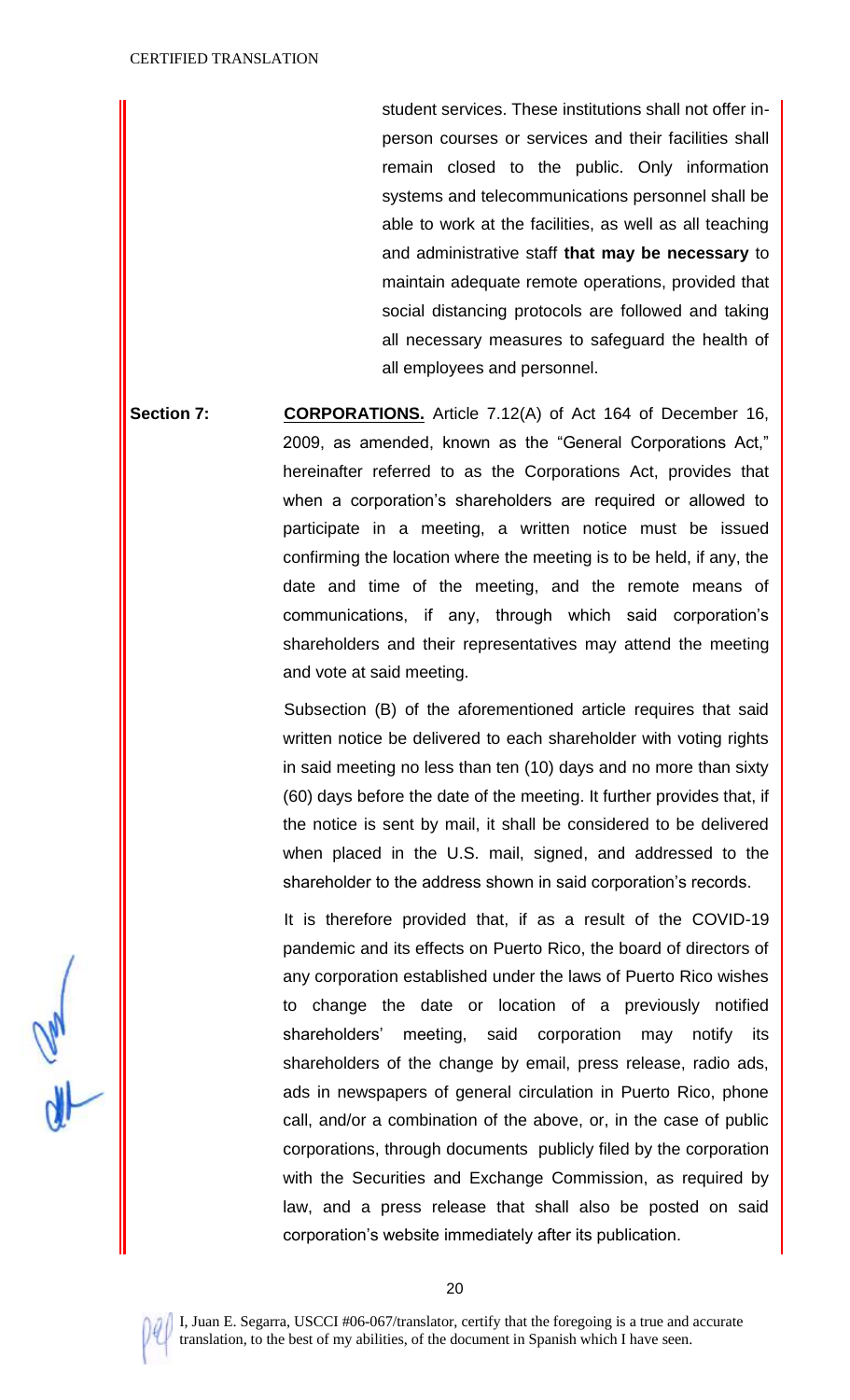It is hereby provided that the notification of changes to dates and locations shall be allowed until the end of the state of emergency is declared.

- **Section 8: PRECAUTIONARY MEASURES. Any person** who visits the establishments or offices authorized to open to the public under this Executive Order during specific hours must observe the following protective measures:
	- a) Cover their mouth and nose with a mask or scarf made of fabric or other materials. Each person shall be responsible for utilizing this protective item in conformance with the recommendations issued by the Department of Health for its proper use.
	- b) Every person who visits an establishment shall maintain a distance of six (6) feet from other people.
	- c) In order to protect the public and avoid unnecessary gatherings, citizens should not visit establishments authorized to open in large numbers. In order to achieve this objective, the number of people who may visit a business is limited to one (1) per household. People who depend on another person's assistance to visit an establishment, either because of a physical disability or other health condition, are exempted from complying with the above.

**Private establishments** authorized to open to the public during specific hours in accordance with the exceptions established in this Executive Order must enforce and ensure compliance with these precautionary measures. They must also safeguard the health and safety of their customers and employees. For this reason, **they are instructed to comply with the following measures**:

- a) Ensuring that all employees wash their hands for 20 seconds or use a hand sanitizer prior to beginning their work and periodically during their work shift. They must also disinfect their working stations upon arrival and at the end of their shift.
- b) Ensuring that people who visit their establishments wear masks, mouth coverings, or scarfs made of fabric or other forms of protection for the mouth and nose

21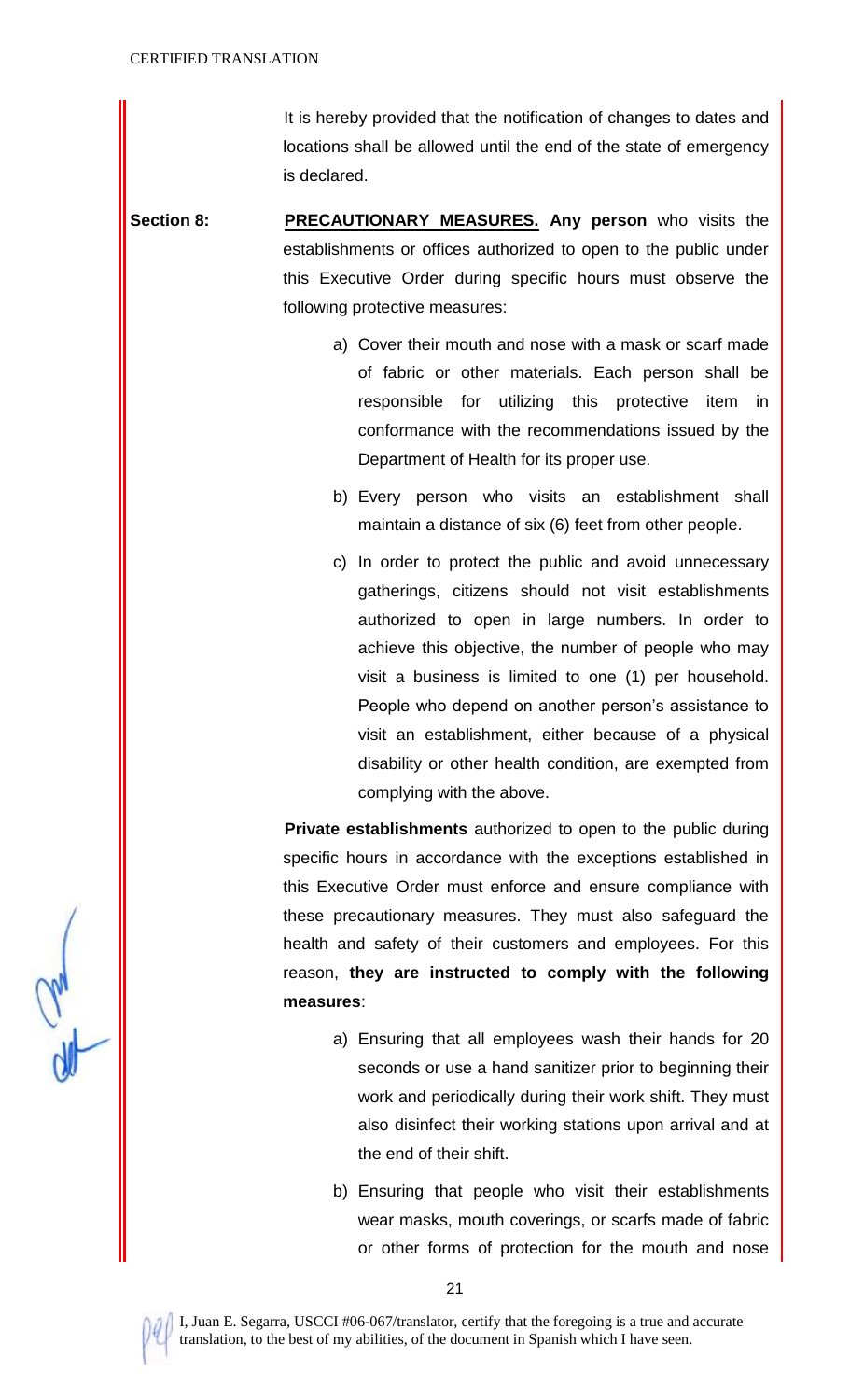area. Businesses must implement measures to prevent people who are not complying with the aforementioned protective measures from entering their establishments. Employees working at these establishments must be protected in the same manner.

- c) Providing on-site stations or mechanisms for people to disinfect their hands while they are on the premises.
- d) Ensuring that people who visit the establishment maintain the recommended distance of six (6) or more feet from other people, both inside and outside of the establishment; and The appropriate measures must, therefore, be implemented to ensure compliance with the recommended physical distancing in queues to enter the establishment and queues within the establishment; and
- e) In the case of supermarkets and pharmacies, consideration should be given to the establishment of special operating hours for customers over the age of 65.
- **Section 9: PREFERENTIAL SERVICE.** It is hereby recommended that, to the extent possible, all businesses authorized to operate under this Executive Order provide preferential service to people who work in hospitals and medical laboratories and law enforcement officers.
- **Section 10: EXEMPTED PERSONS**. With the lockdown and its exceptions in place, all individuals authorized under this Order due to work and/or emergency reasons shall be exempt from this lockdown.

## **The provisions of this Order shall not apply to:**

- 1. Individuals who provide assistance, care, food, and transportation to senior citizens, children, dependents, people with disabilities or particularly vulnerable persons who require some type of medical care, provided that proper precautions are taken to prevent infection.
- 2. Individuals duly identified as employees of public or private safety agencies at the state or federal level.
- 3. Health professionals, including mental health professionals and people working in hospitals, pharmacies, pharmaceutical companies, bioscience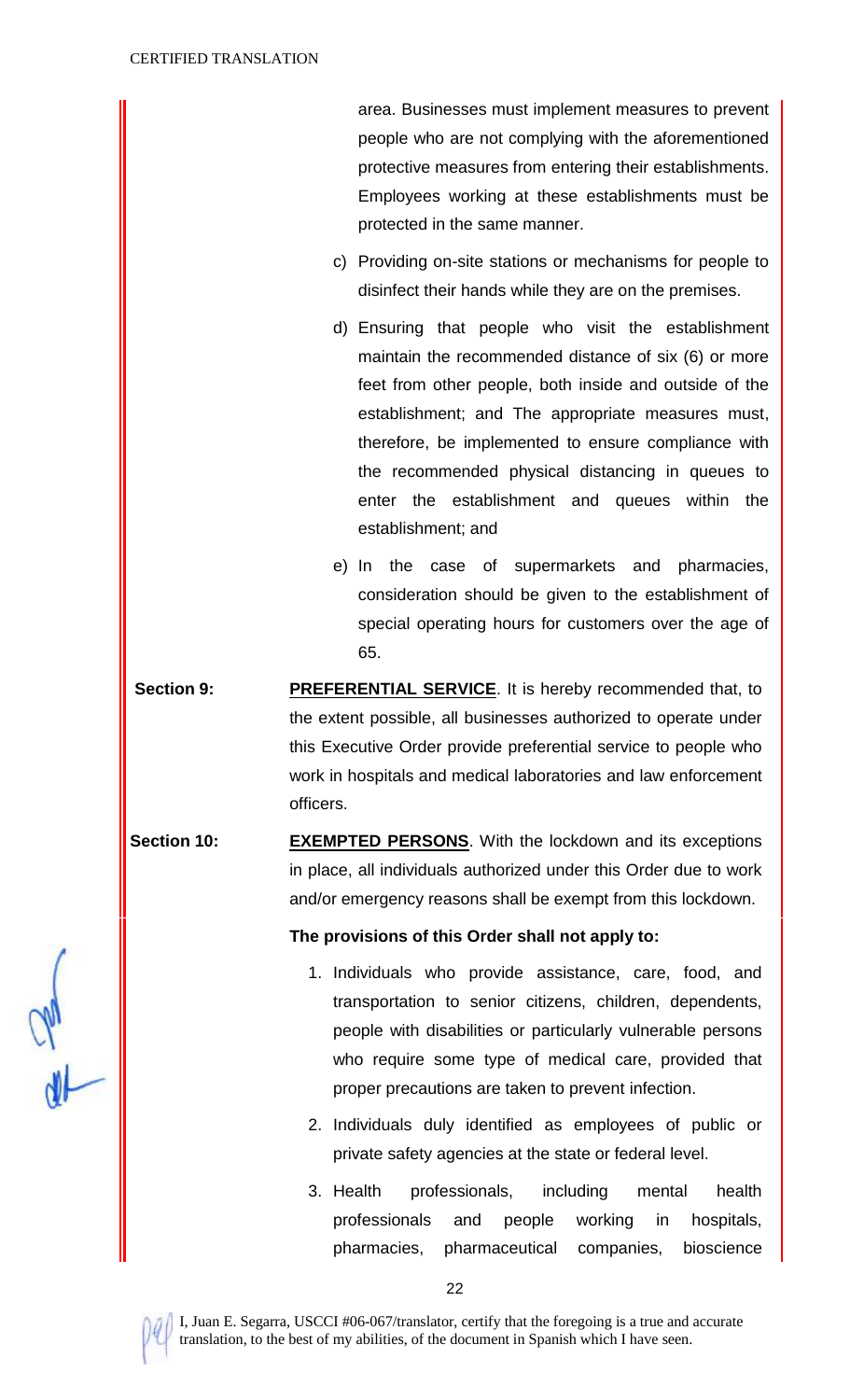facilities, or healthcare centers.

- 4. Personnel working in the wholesale goods and food manufacturing and supply chain, including those necessary for agricultural activity, such as agricultural centers, from the source up to consumer retail establishments where products are sold to consumers, including retail points of sale such as fresh produce (fruits, greens, vegetables) stands established prior to March 15, 2020.
- 5. Personnel working with utilities or critical infrastructure.
- 6. Providers of exempted services (Section 6) while performing their official duties.
- 7. Call center and sensitive data center personnel.
- 8. Ports and airports personnel.
- 9. Members of the press and the media.
- 10. Citizens who are addressing health or emergency situations.
- 11. Officials who are carrying out critical duties in the Executive, Legislative, and Judicial Branches. These employees shall be authorized to travel on public roads in order to go to work and return home on the days and times that may be necessary.
- 12. Municipal police officers.
- 13. Members of the DNER Ranger Corps.
- 14. Puerto Rico Department of Treasury's Internal Revenue Agents.
- 15. Legal representatives of citizens who have been charged with offenses with a summons to appear before the court, bail reductions, or *habeas corpus.*
- 16. Legal representatives in civil cases duly summoned to appear before the court.
- 17. Notaries in the exercise of their duties as authorized by the Supreme Court of Puerto Rico by means of Resolution EM-2020-09 of April 24, 2020.
- 18. People with autism spectrum disorders are authorized to conduct therapeutic outings consisting of short walks in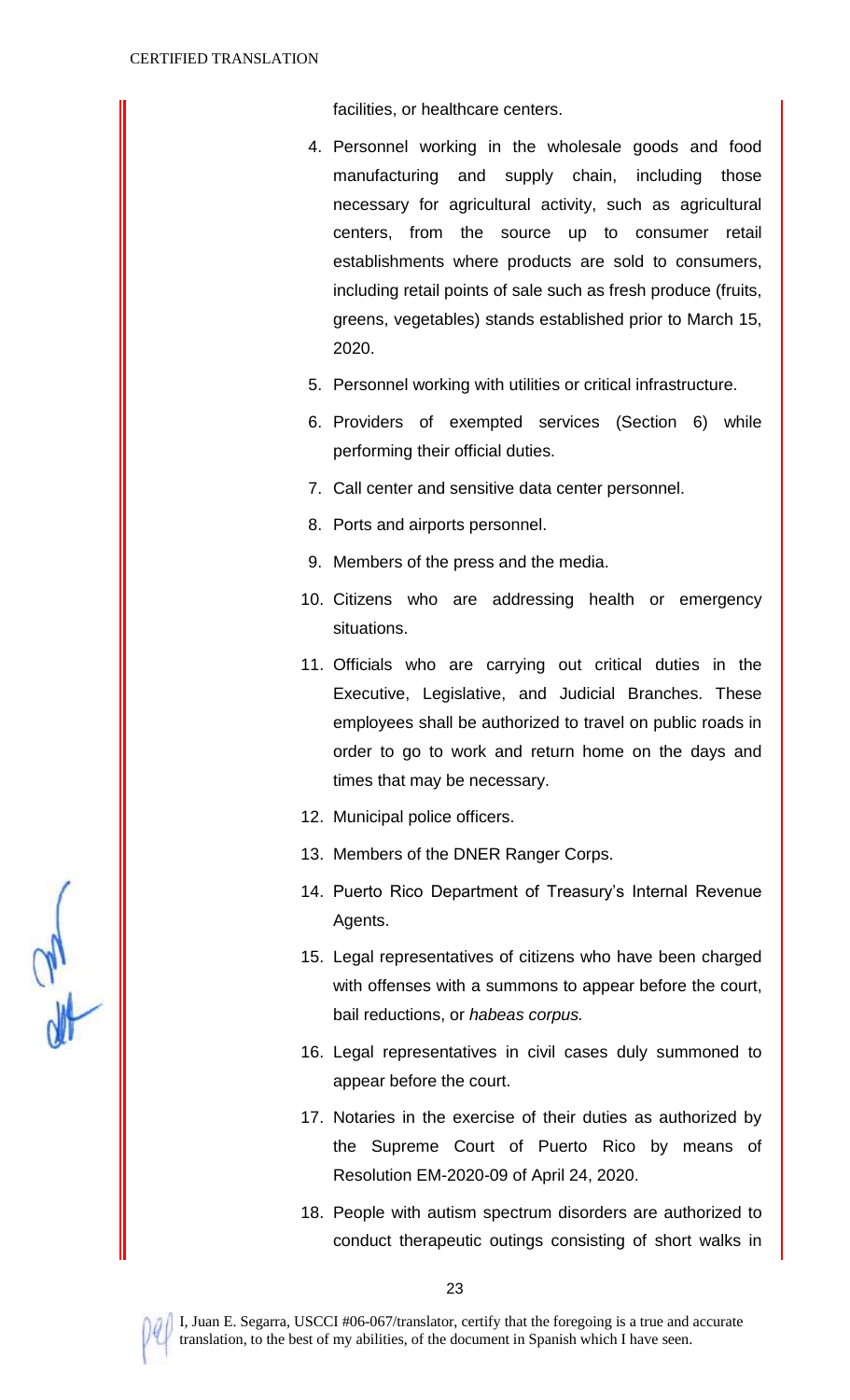the area near their homes, accompanied by only one person and taking all social distancing precautionary measures.

- 19. Department of Consumer Affairs (DCA) inspectors.
- 20. Puerto Rico State Election Commission (CEE, for its Spanish acronym).
- 21. Researchers from university laboratories, provided that they abide by the social distancing rules and follow all precautionary measures in discharging their duties.
- 22. Autoexpresso toll recharging and collection personnel.

As previously stated, the rest of the population may leave their homes **EXCLUSIVELY** to visit any of the exempted establishments or businesses in order to meet a specific need, or to receive any of the extempted services, provided that all required hygiene and social distancing measures are taken. **EXCEPT IN CASES OF EMERGENCY, EVERYONE MUST STAY AT HOME THE REST OF THE TIME.** 

# **Section 11: TEMPORARY PROVISIONS REGARDING THE LOCKDOWN**.

In the interest of ensuring that Puerto Rico's workers are paid in accordance with their contracts and the applicable laws, up to five (5) employees per employer shall be exempt from the lockdown provisions **EXCLUSIVELY on May 4 and 13, 2020 between 5:00 a.m. and 2:00 p.m.** for the purpose of processing payments for the payroll periods or cycles payable during the month of May 2020. Employers must identify the necessary personnel, who shall be able to visit their workplace exclusively for this purpose and any related tasks. In addition, employers must take all necessary preventive measures to safeguard the health and safety of said employees at their workplace. Any employer who uses this provision as a subterfuge to carry out work not related to the processing and payment of wages shall be subject to penalties in accordance with this Order.

Additionally, in order to promote teleworking so that Puerto Rico's workforce can continue to generate an income during the emergency created by COVID-19, employers may visit their workplace **EXCLUSIVELY on Tuesday, May 5, 2020, between 5:00 a.m. and 2:00 p.m.** to gather the necessary materials and

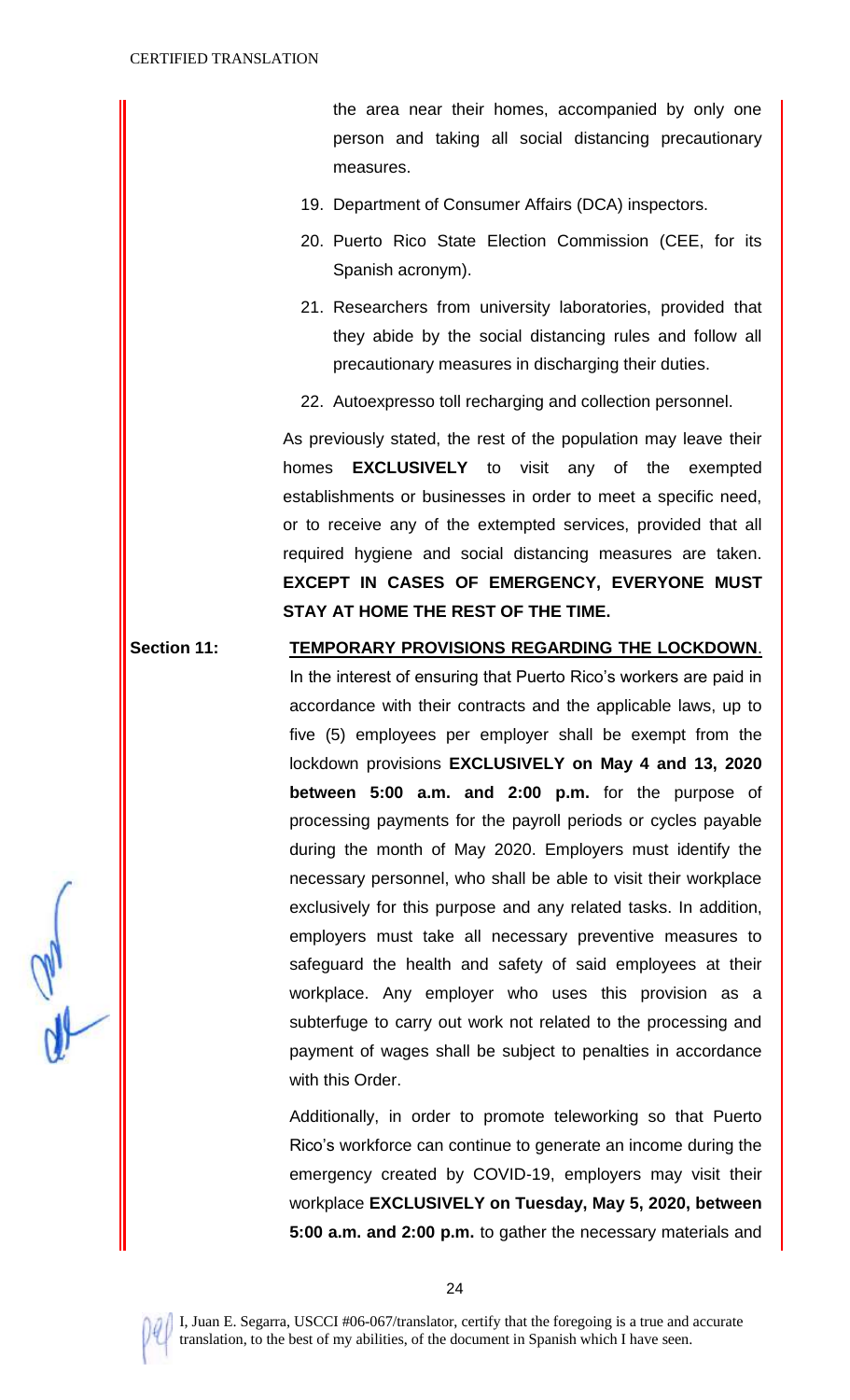equipment, as well as to deliver them to the corresponding employees. Employers must identify the necessary personnel who shall be allowed to visit their workplace exclusively for this purpose and any tasks related to it. In addition, employers must implement preventive measures in order to safeguard the health and safety of said employees at the workplace. Employers who use this provision as a subterfuge to carry out work not related to the collection and delivery of the materials and equipment necessary for telework shall be subject to penalties in accordance with this Order.

**Section 12: TOLLWAYS.** Tolls shall continue to be collected at tollways on the roads of the Government of Puerto Rico. However, no fines shall be imposed for passing through a tollway without having sufficient balance in an Autoexpreso account while this Order is in effect. It is hereby ordered that all recharging lanes be reopened or reactivated, provided that they are able to certify the adoption of strict safety and mitigation protocols and taking all necessary measures to safeguard the health of all employees.

**Section 13: THE HOSTING OF RELIGIOUS EVENTS ELECTRONICALLY**.

Priests, pastors, reverends, bishops, imams, rabbis, and/or any leader of a religious entity who does not show flu-like symptoms or symptoms associated with COVID-19 may leave their residence outside of the limitations imposed in this Order exclusively in emergency or crisis situations in order to carry out their ministerial duties, when said duties cannot be fulfilled by phone or other communication methods. They shall be responsible for using protective equipment (e.g. masks, gloves, disinfectants, etc.) and shall take all necessary measures to maintain social distancing and prevent the spread of COVID-19. Any church, temple, mosque, and/or synagogue that can communicate by radio, television, or digital methods may, without the participation of its congregation, hold services, masses, cults, or any of its religion's primary events at said places, in order to broadcast it live or in a recorded format. **The number of necessary staff (e.g. sound technicians, camera operators, or assisting personnel) may not exceed 10 people and they must not have flu-like symptoms or symptoms associated with COVID-19.** In addition, proper social distancing (4 to 6 feet apart) must be maintained and the

I, Juan E. Segarra, USCCI #06-067/translator, certify that the foregoing is a true and accurate translation, to the best of my abilities, of the document in Spanish which I have seen.

25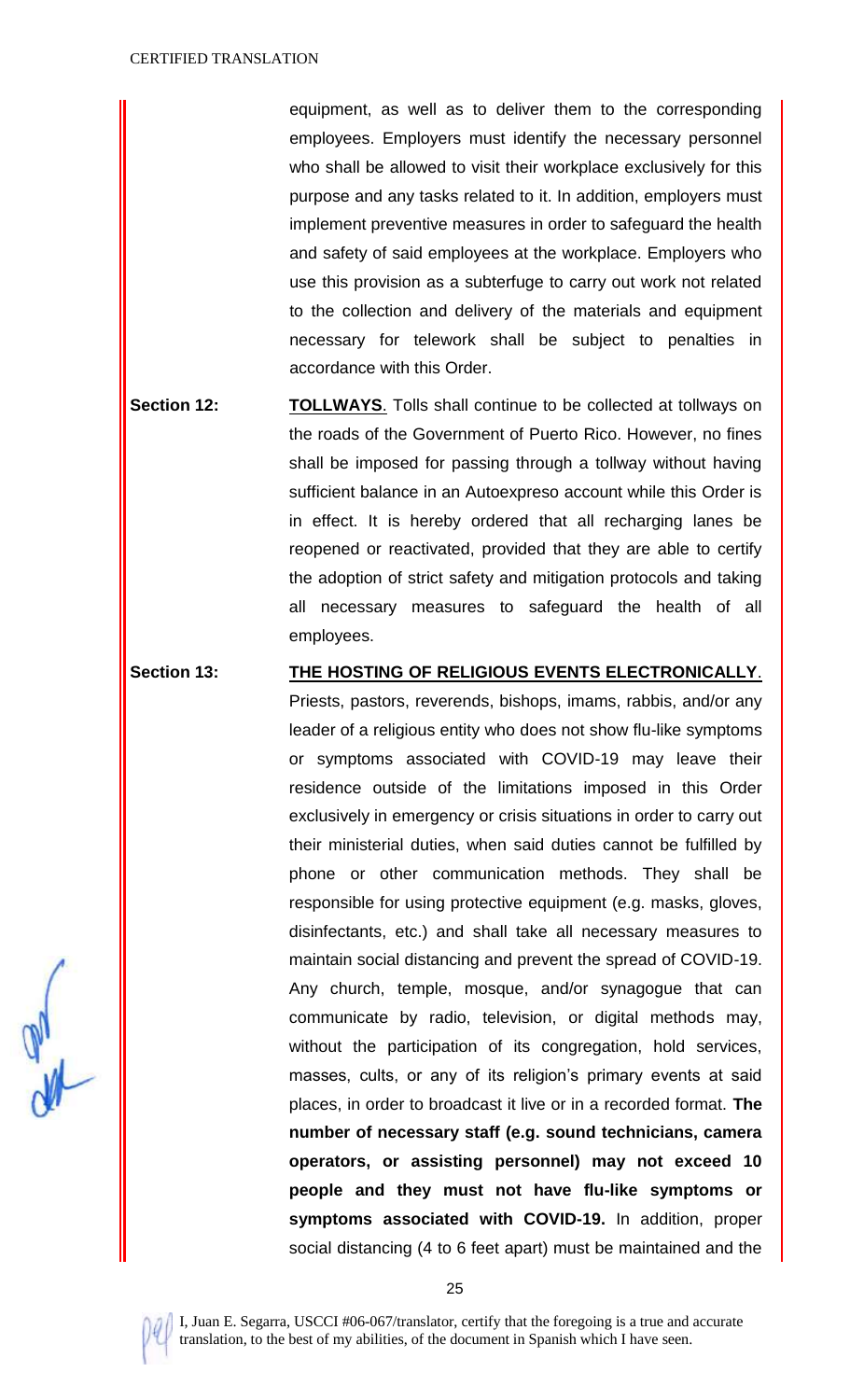entity shall be responsible for implementing all required cleaning and disinfection measures to prevent infection. This activity shall be authorized to the extent that it is strictly necessary.

- **Section 14: THE CLOSING OF PRIVATE BUSINESSES AND ENTITIES**. This total closure order shall apply 24 hours a day to movie theaters, clubs, concert halls, theaters, gaming halls, casinos, theme parks, gyms, bars, and any other similar establishment or event that promotes the gathering of citizens in one place.
- **Section 15: CONSTRUCTION INDUSTRY**. Subject to the implementation of strict safety measures to safeguard the health and safety of all of our workers from COVID-19, and based on the Guidelines from the CDC, the Federal Department of Labor, and OSHA, the segment of the construction industry not previously exempted from the lockdown order is hereby authorized to operate from May 11, 2020**.** Prior to the commencement of work, they shall be required to provide workers with training, guidance, and constant supervision regarding the newly implemented occupational safety measures. Construction work at businesses and establishments not exempted under this Order is hereby authorized, provided that these activities are aimed at implementing the necessary precautionary measures to prevent the spread of COVID-19 when they begin their operations. This includes construction work performed at marinas in preparation for the hurricane season, repair, and reconstruction projects due to natural disasters or emergencies; and private, residential, and governmental construction work.

The supply of building materials for the construction industry, including the distribution of cement and related products, is also authorized.

Section 16: MANUFACTURING. The manufacturing industry segment not previously exempted from the lockdown is hereby authorized to operate starting on May 11, 2020, subject to the implementation of safety measures to mitigate the risk of infection and to protect the health and safety of workers from COVID-19, based on the guidelines issued by Centers for Disease Control and Prevention (CDC), the Occupational Safety and Health Administration (OSHA) and the U.S. Department of Labor. Prior to the commencement of work, they shall be required to provide

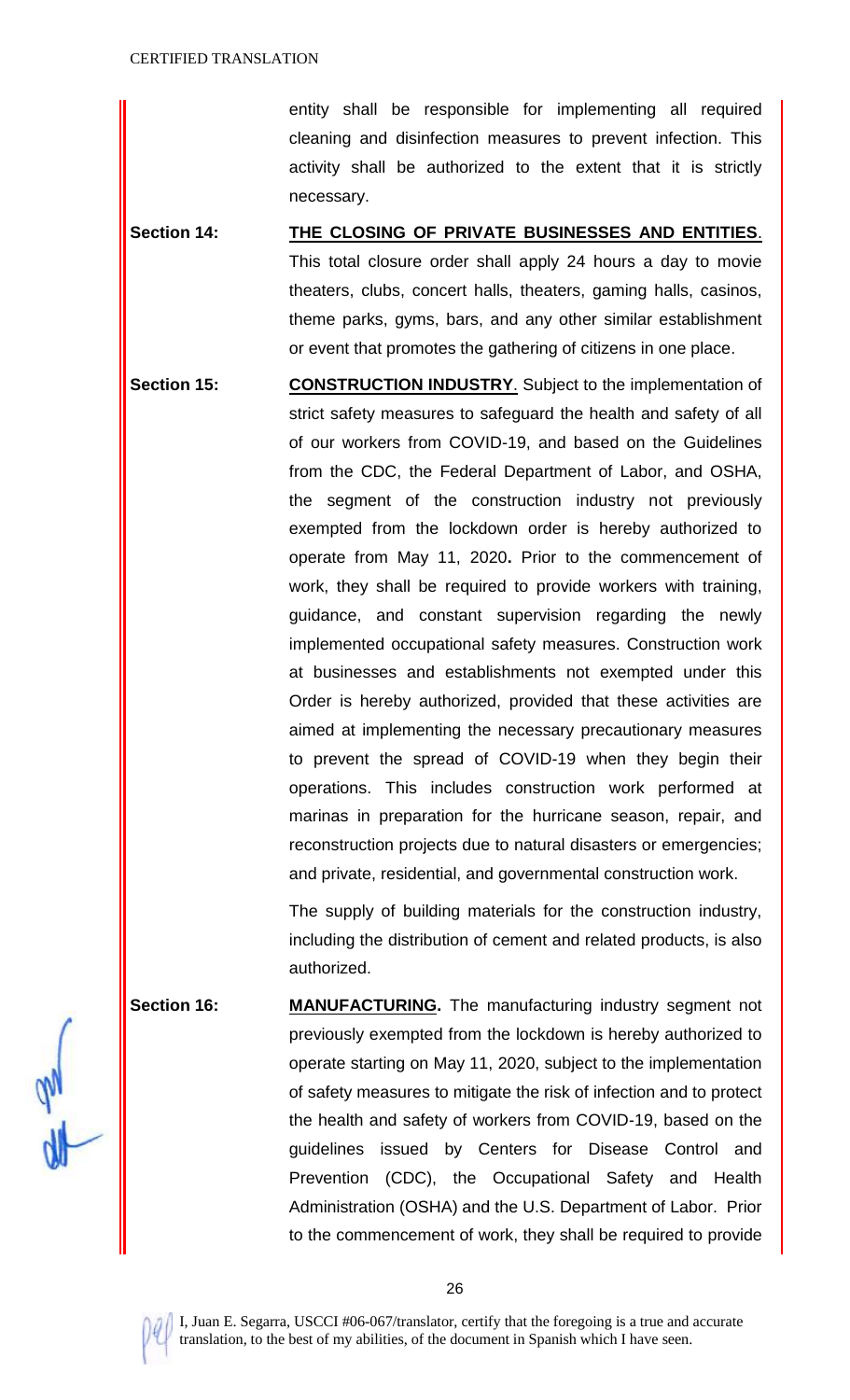workers with training, guidance, and constant supervision regarding the new safety measures implemented at work. The supply of materials, inventory, and support services for this sector is hereby authorized.

**Section 17: MARITIME TRAFFIC OF RECREATIONAL VESSELS**. The Department of Natural and Environmental Resources (DNER) is hereby ordered to:

- a) Issue orders, guidelines, and circular letters, among others, for the **closure of all marinas** in Puerto Rico in order to discourage the maritime traffic of recreational vessels in our territorial waters and establish exceptions to the above based on emergency, commercial fishing, residents in vessels, and federal regulations criteria.
- b) In coordination with the Puerto Rico Police Bureau and any Municipal Police Department, establish a costal surveillance plan to ensure that all vessels comply with this Executive Order and/or all DNER orders, guidelines, and circular letters, among others.

The DNER Ranger Corps, the Puerto Rico Police Bureau, and any Municipal Police force in Puerto Rico are authorized to intervene with any person who disembarks from any type of vessel and enters and/or attempts to enter our shores in violation of the Executive Order established herein and/or in violation of the DNER's orders, guidelines, and circular letters, among others.

Mayors of coastal municipalities who can receive boats or any other means of maritime transportation shall be authorized to prevent the entry of any person to Puerto Rico through these methods. They may coordinate their efforts with their Municipal Police, the DNER, and the Puerto Rico Police Department.

# **Section 18: WORKPLACE INFECTION CONTROL RISK MANAGEMENT PLANS**.

It is hereby ordered that employers from all exempted sectors prepare an infection control risk management plan prior to the commencement of work, based on OSHA 3990 Occupational Health and Safety Guidance, published in March 2020 and adopted by the Puerto Rico Occupational Safety and Health Administration (PROSHA) of the Department of Labor and

27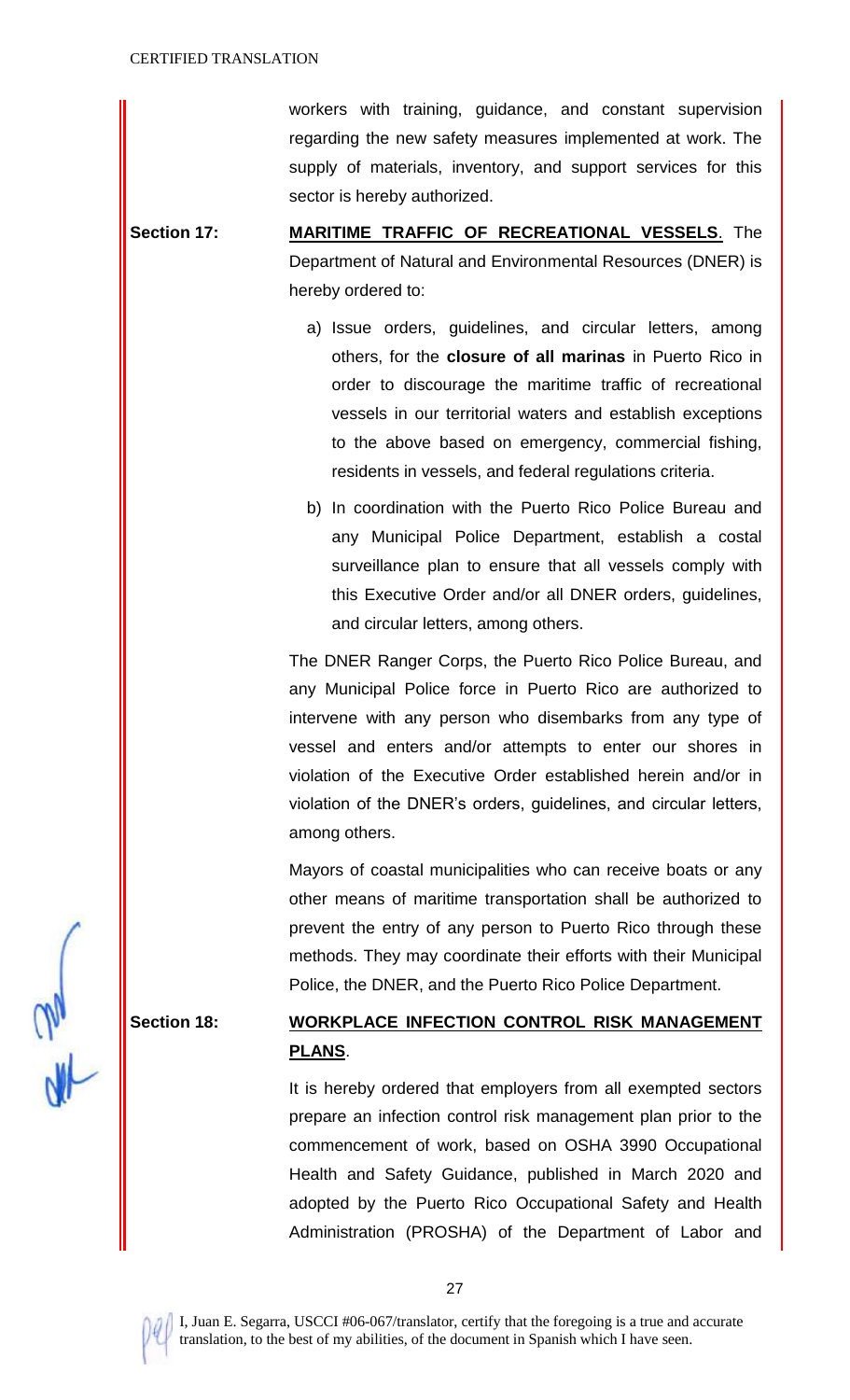Human Resources (DTRH, for its Spanish acronym) and the Centers for Disease Control and Prevention (CDC). All employers shall be required to fill out and submit the employer compliance self-certification document, which will be available on DTRH's website. To this end, the DTRH Secretary is hereby ordered to lay down the procedure to be followed to comply with this Order and to inform this procedure as widely as possible, in coordination with the Department of Economic Development and Commerce (DDEC, for its Spanish acronym). This selfcertification shall be a prerequisite to be able to start operations. Once a self-certification has been submitted, it shall be understood that the facilities meet the parameters set out above and the employer shall be able to commence operations.

**It is important that all employers who are currently operating due to them being exempted from the lockdown under previous executive orders meet the self-certification requirement and submit this form to the DTRH as soon and as diligently as possible.** While the foregoing shall not halt these employers' operations, they must fulfill this requirement.

Employers who are operating under the parameters of this Order may not terminate, discipline, or otherwise discriminate against an employee for exercising their rights under recently adopted acts such as the Families First Coronavirus Response Act and Act No. 37-2020, as well as for taking any available leave, or for filing a claim, testifying, or trying to testify in a case in connection with the above. Similarly, employers must seek to protect employees who are vulnerable to being infected with COVID-19, by taking into account these circumstances in reintegrating their staff.

It is important that employers make sure to limit the number of employees in common areas during working hours, such as cafeterias/break rooms, dining rooms, and terraces or outdoor spaces, where employees shall be required to wear face masks, comply with social distancing rules, and follow all precautionary measures.

**Section 19: Modifications**. Meetings with the Medical Task Force and the Economic Task Force shall continue to be held during the term of this Order in order to discuss the results of the measures taken and to adopt any modification that may be required on a

all a

28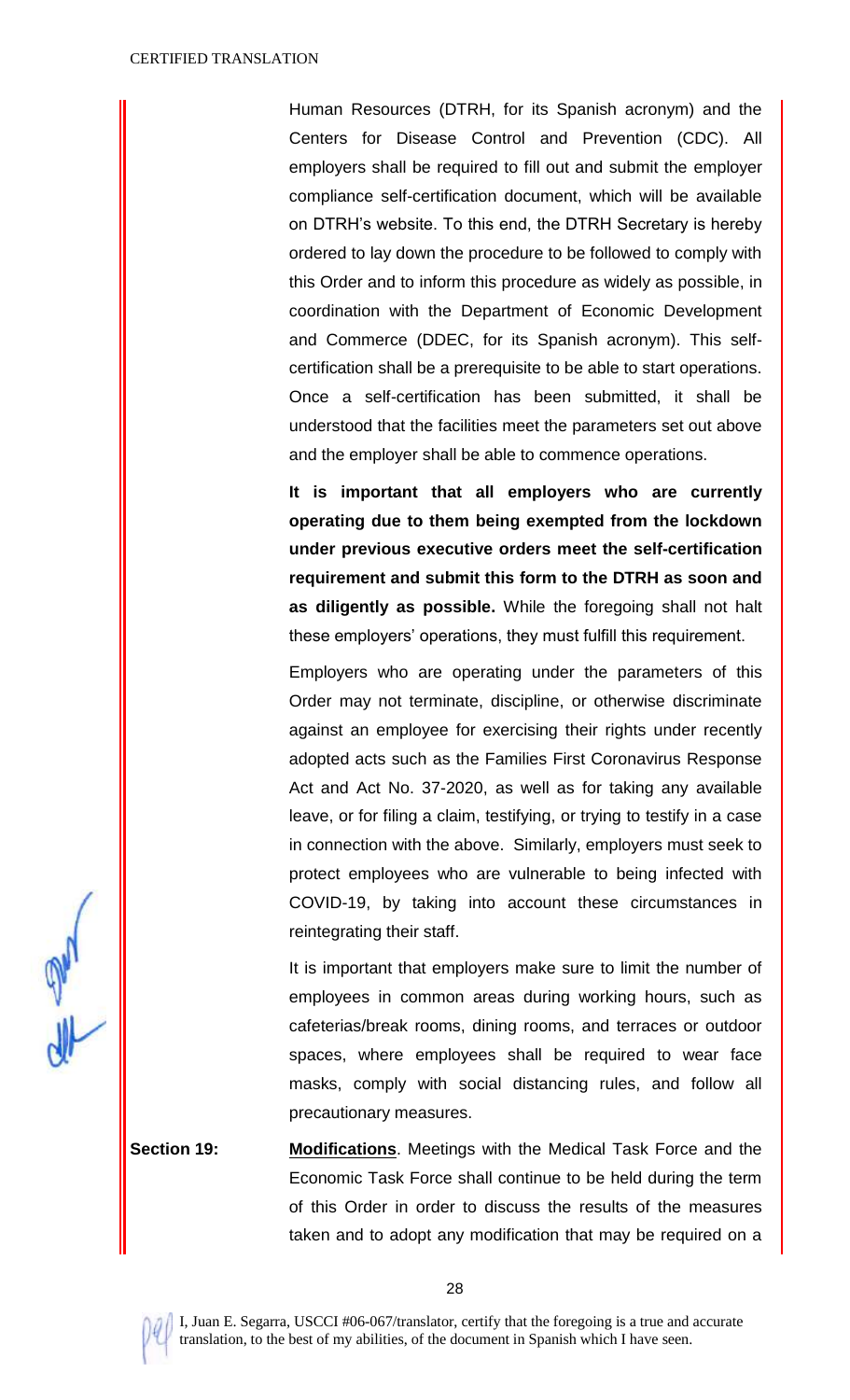timely basis. If at any time a substantial increase in the risk of infection is identified, or if healthcare facilities are reaching their capacity limit, the implementation of the reopening plan will have to be halted or delayed, and the Executive Order shall be amended to that end. On the other hand, if the above does not occur, the reopening of other sectors may be continued. The increase or reduction in the risk of infection will depend largely on the cooperation of all citizens. Therefore, failure to observe strict compliance with these precautionary measures shall result in the imposition of all necessary restrictions.

**Section 20: <b>NONCOMPLIANCE**. Failure to comply with the provisions of this Executive Order by any person or business shall result in the imposition of the criminal penalties and fines defined under the provisions of any applicable law and of Act 20-2017, as amended, which sets a penalty of imprisonment not to exceed six (6) months, or a fine of not more than five thousand dollars (\$5,000), or both penalties, at the discretion of the court and/or any applicable law. Furthermore, in accordance with the provisions of Art. 33 of the Health Department Act, "Any natural or juridical person who violates the provisions of this Act or the regulations issued by the Department of Health thereunder shall incur a misdemeanor, and upon conviction, may be sentenced to imprisonment that shall not exceed six (6) months, or a fine of not more than five thousand dollars (\$5,000), or both penalties in the discretion of the court." Lastly, failure to comply with the Price Freeze Orders issued by the DACO shall result in the sanctions and fines imposed by said agency, as well as the ones mentioned in this section.

> The Puerto Rico Police Department and the Puerto Rico Department of Public Safety are hereby ordered to take all necessary measures to enforce compliance with the provisions of this Executive Order.

**Section 21: DEFINITION OF "AGENCY".** For the purposes of this Executive Order, the term "Agency" refers to any agency, instrumentality, office, or department of the Executive Branch of the Government of Puerto Rico, including public corporations, regardless of its name.

**Section 22: DEROGATION.** This Executive Order supersedes any other executive order that may be inconsistent with the provisions

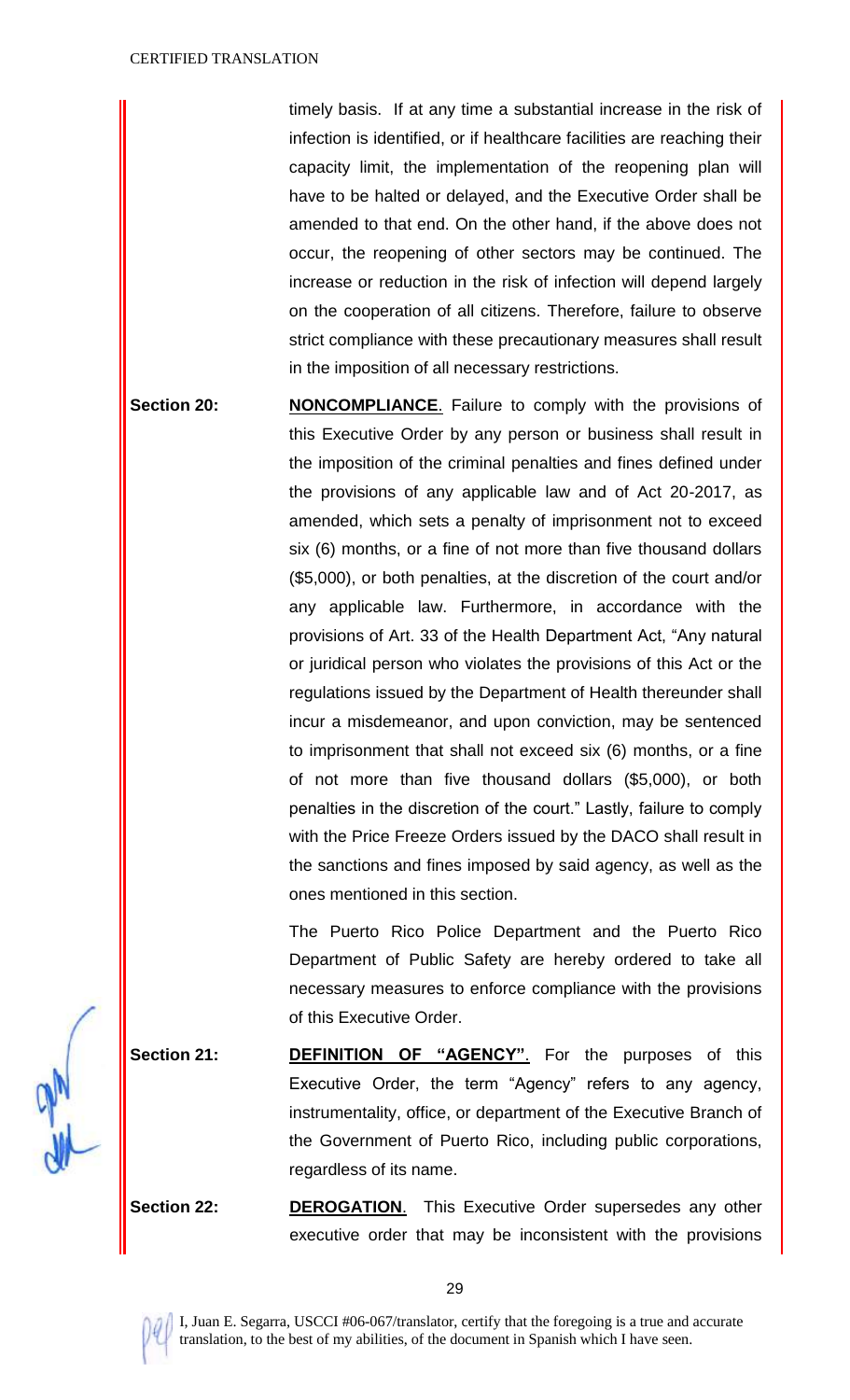herein, to the extent of such inconsistency.

- **Section 23: VALIDITY**. This Executive Order shall enter into force on May 4, 2020 and shall remain in force until May 25, 2020 and/or until further notice.
- **Section 24: SEVERABILITY.** The provisions of this Executive Order are separate and independent of each other, and if any part, section, provision, or sentence of this Executive Order is declared unconstitutional, void, or invalid by a court of jurisdiction and venue, such decision shall not affect the validity of the remaining provisions, which shall remain in full force.
- **Section 25: NON-CREATION OF ENFORCEABLE RIGHTS**. This Executive Order is not intended to create any rights, substantive or procedural, enforceable at law or equity, by any person or entity, in any matter, civil, criminal, or administrative, against the Government of Puerto Rico or its agencies, officials, employees, or any other person.
- **Section 26: PUBLICATION.** This Executive Order must be filed immediately with the Department of State and the widest possible publication is hereby ordered.



**IN TESTIMONY WHEREOF**, I hereby issue this Executive Order under my signature and cause the Great Seal of the Government of Puerto Rico to be affixed in San Juan, Puerto Rico, on this  $1^{\text{st}}$  day of May of 2020.

**WANDA VÁZQUEZ-GARCED**

 **GOVERNOR**

Enacted in accordance with the law on this *1 st* day of May of 2020.

**ELMER L. ROMÁN-GONZÁLEZ SECRETARY OF STATE**